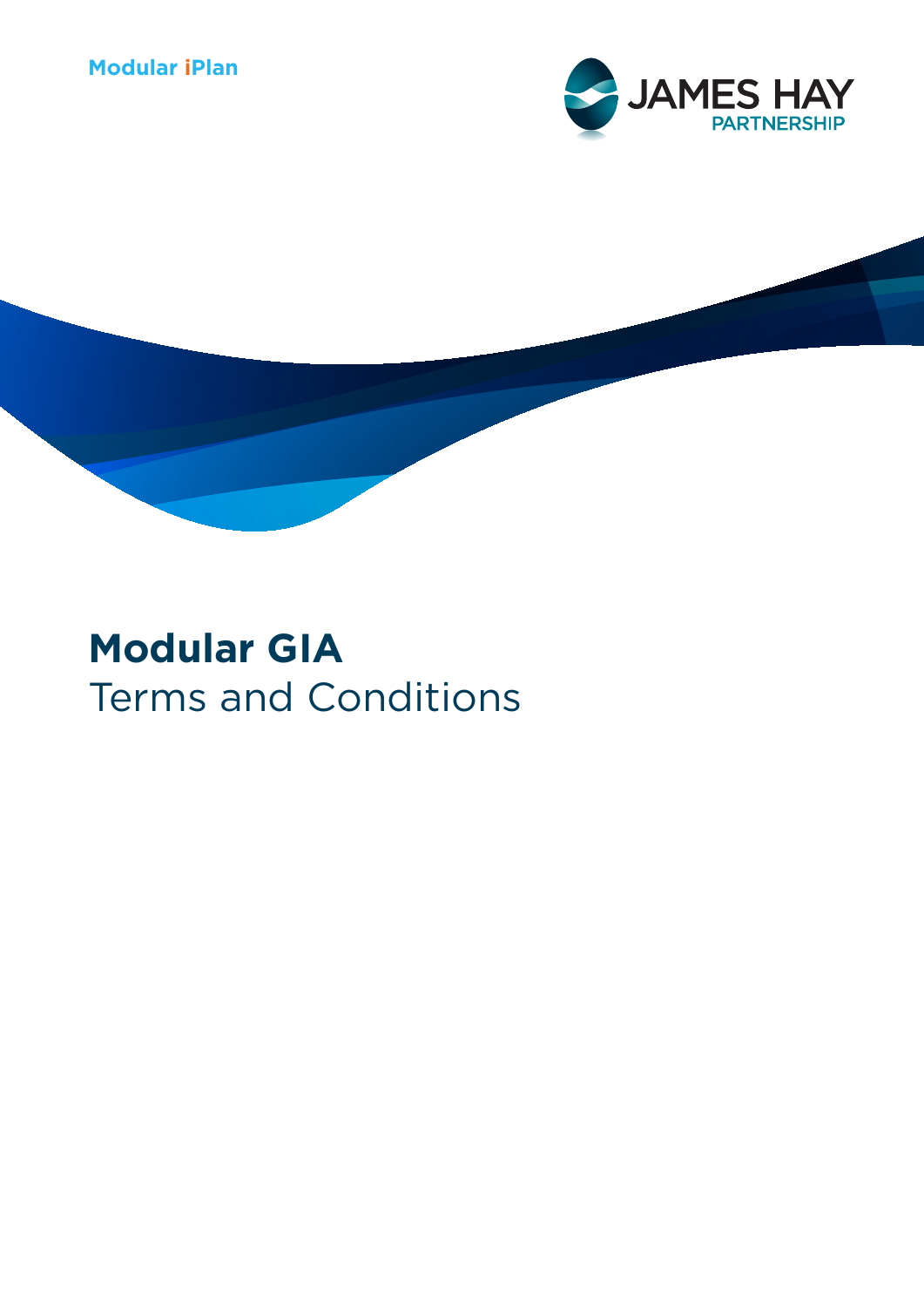The James Hay Modular iPlan ("Modular iPlan") is our online retirement platform which consists of three Products:

- **1. James Hay Modular iSIPP**
- **2. James Hay Modular GIA**

#### **3. James Hay Modular ISA**

The Modular GIA and Modular ISA are optional, and are only available to members of the Modular iSIPP.

These Terms and Conditions give you important information about your Modular GIA and, together with your completed application form, section 1 of the Modular GIA Charges Schedule, Modular GIA Permitted Investments List and the individual user terms and conditions for James Hay Online (JHOL), form the agreement between you, James Hay Wrap Managers Limited and James Hay Wrap Nominee Company Limited.

Please ensure that you read these Terms and Conditions carefully before accepting them and submitting your application to us. If you have any questions about these Terms and Conditions or any of our other documents, please feel free to contact us.

Nothing we provide to you, whether orally or in writing, including the content of these Terms and Conditions, our Website (including any linked website) and JHOL should be construed as financial, investment or tax advice. You are responsible for your choice of GIA and the investments you make. We recommend that you seek advice from a suitably qualified Financial Adviser before applying for a Modular GIA and placing any investments.

Any taxation information contained in this document and other documents is based on our interpretation of legislation and HMRC practice which may change from time to time. Any information relating to how tax may be applied to you may change and depends on your individual circumstances.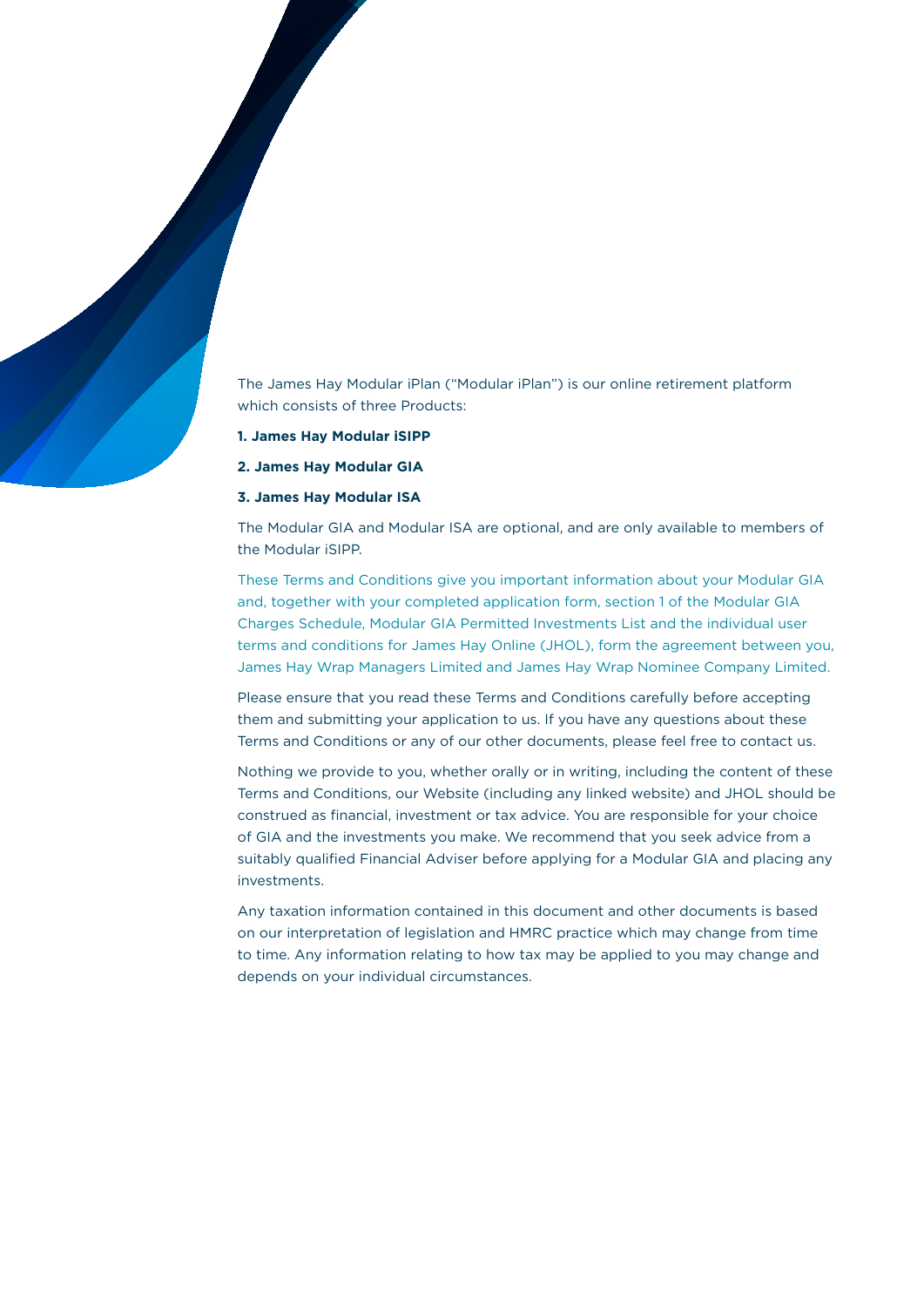#### **Modular GIA**

Terms and Conditions

## **INDEX**

| 1        | <b>CHANGING THE TERMS AND CONDITIONS</b>                            | 13.10 | <b>Confirming transaction details to you</b>                            |
|----------|---------------------------------------------------------------------|-------|-------------------------------------------------------------------------|
| 2        | <b>GLOSSARY</b>                                                     | 13.11 | <b>Suspension of funds</b>                                              |
| 3        | THE COMPANIES YOU ARE CONTRACTING WITH                              | 13.12 | <b>Mergers and closures</b>                                             |
| 4        | <b>KEY DOCUMENTS</b>                                                | 13.13 | <b>Collection of investment income</b>                                  |
| 5        | <b>SERVICES</b>                                                     | 13.14 | Voting rights and corporate actions                                     |
| 5.1      | <b>Services provided</b>                                            | 13.15 | Transferring funds into and out of your Modular GIA                     |
| 5.2      | When we will refuse to carry out our services                       | 14    | <b>MODULAR GIA PANELS</b>                                               |
| 5.3      | Services not provided by us                                         | 15    | <b>WHOLE OF MARKET MODULE</b>                                           |
| 6        | <b>OPENING YOUR MODULAR GIA</b>                                     | 15.1  | <b>Appointing an Off Panel provider</b>                                 |
| 6.1      | <b>Eligibility</b>                                                  | 15.2  | <b>Whole of Market Investments</b>                                      |
| 6.2      | <b>Application process</b>                                          | 16    | <b>SPECIALIST INVESTMENTS MODULE</b>                                    |
| 6.3      | Appointment of a Financial Adviser (if applicable)                  | 17    | <b>CHARGES</b>                                                          |
| 6.4      | Appointment of a Stockbroker (if applicable)                        | 18    | <b>KEEPING YOU INFORMED AND THIRD PARTY</b>                             |
| 6.5      | <b>Appointment of an Investment Manager (if</b><br>applicable)      | 19    | <b>LITERATURE</b><br><b>CLOSING YOUR MODULAR GIA</b>                    |
| 6.6      | Appointment of a third party (if applicable)                        | 19.1  | When you may close your Modular GIA                                     |
| 7        | <b>YOUR RIGHT TO CANCEL</b>                                         | 19.2  | When we may close your Modular GIA                                      |
| 8        | <b>SENDING INSTRUCTIONS, NOTICES AND</b><br><b>DOCUMENTS</b>        | 19.3  | Requirements, charges and consequences when<br>closing your Modular GIA |
| 8.1      | <b>General</b>                                                      | 20    | <b>YOUR MODULAR GIA ON DEATH</b>                                        |
| 8.2      | <b>Notices and documents</b>                                        | 21    | <b>RESPONSIBILITY FOR LOSS</b>                                          |
| 8.3      | <b>Instructions</b>                                                 | 21.1  | <b>Our responsibility</b>                                               |
| 9        | <b>POOLED CLIENT MONEY ACCOUNTS</b>                                 | 21.2  | Where we are not responsible                                            |
| 10       | <b>YOUR PRODUCT BANK ACCOUNT</b>                                    | 21.3  | Your responsibility to us                                               |
| 10.1     | <b>General</b>                                                      | 22    | <b>OTHER IMPORTANT TERMS</b>                                            |
| 10.2     | <b>Payments into your Modular GIA</b>                               | 22.1  | <b>Client status</b>                                                    |
| 10.3     | <b>Payments Out of your Modular GIA</b>                             | 22.2  | <b>Conflict of interest</b>                                             |
| 10.4     | <b>Interest</b>                                                     | 22.3  | <b>Complaints</b>                                                       |
| 11       | <b>INVESTMENTS</b>                                                  | 22.4  | <b>Delay</b>                                                            |
| 11.1     | <b>General</b>                                                      | 22.5  | <b>Exclusion of third party rights</b>                                  |
| 11.2     | <b>Placing and withdrawing investment Instructions</b>              | 22.6  | <b>Financial Services Compensation Scheme</b>                           |
| 11.3     | Investment Instructions placed in error                             | 22.7  | Invalid, unlawful or unenforceable terms                                |
| 11.4     | <b>Potential delays to completing Instructions</b>                  | 22.8  | Law and jurisdiction                                                    |
| 11.5     | Reversing, suspending or refusing investment<br><b>Instructions</b> | 22.9  | Transfer of our rights and obligations                                  |
|          | <b>REGISTRATION OF INVESTMENTS</b>                                  | 22.10 | <b>Telephone recording</b>                                              |
| 12<br>13 | <b>JAMES HAY INVESTMENT CENTRE</b>                                  | 22.11 | Use and disclosure of personal information                              |
| 13.1     | <b>General</b>                                                      |       |                                                                         |
| 13.2     | <b>Investment Centre Instructions</b>                               |       |                                                                         |
| 13.3     | <b>Deduction of initial investment Adviser Charges</b>              |       |                                                                         |
| 13.4     | Receiving money on sale of Permitted Investments                    |       |                                                                         |
| 13.5     | <b>Switching Permitted Investments</b>                              |       |                                                                         |
| 13.6     | Re-registering existing investments into the                        |       |                                                                         |
|          | <b>Investment Centre Funds</b>                                      |       |                                                                         |
| 13.7     | <b>Aggregating transactions</b>                                     |       |                                                                         |
| 13.8     | <b>Rebates</b>                                                      |       |                                                                         |
| 13.9     | <b>Distributions</b>                                                |       |                                                                         |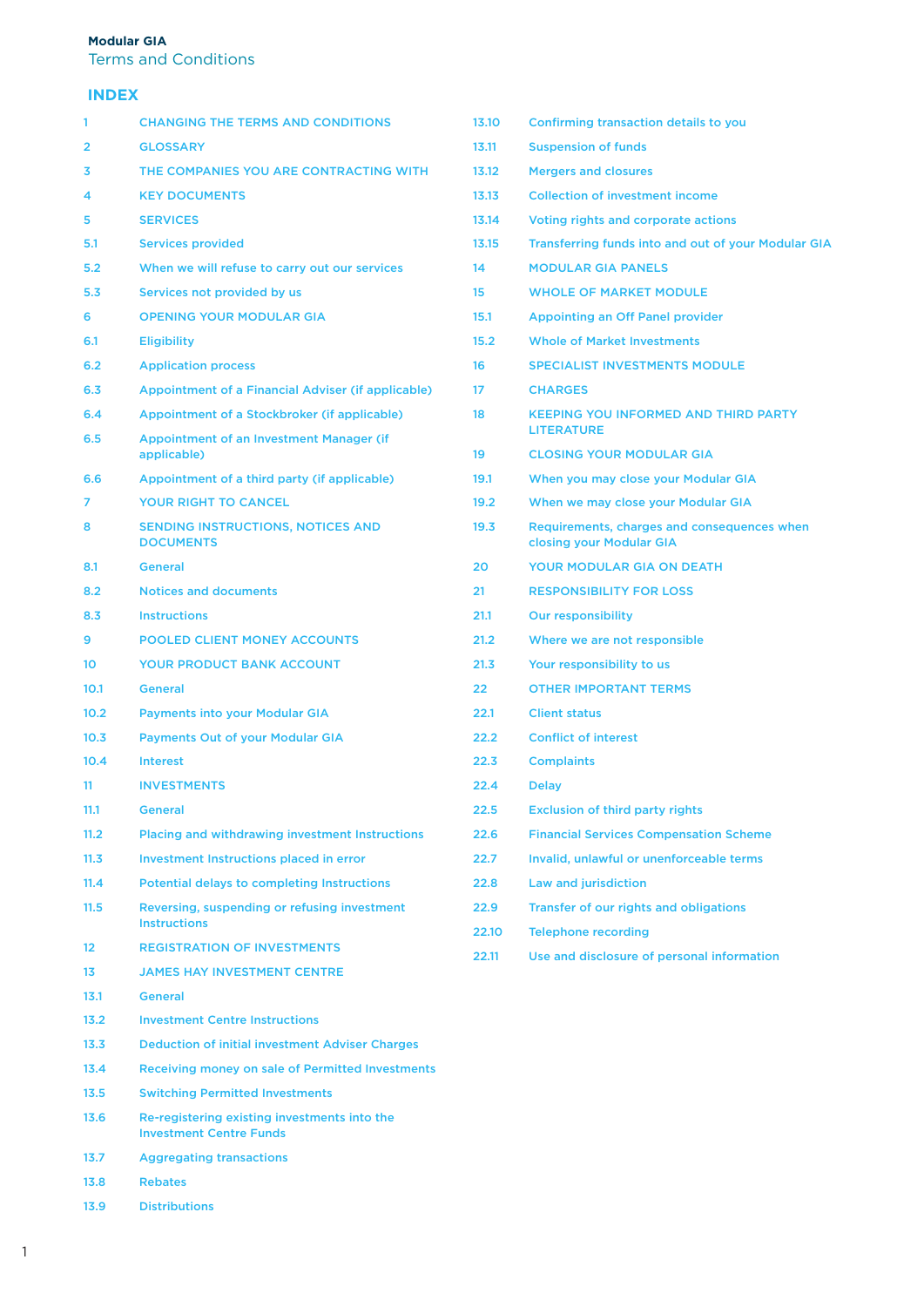## **1 CHANGING THE TERMS AND CONDITIONS**

- 1.1 We may change the Terms and Conditions from time to time. We will give you at least 30 Days' prior written notice of any material change to the Terms and Conditions except where either: (a) those changes are outside of our control (such as a change in legislation) which may take effect immediately; or (b) those changes are not to your disadvantage, in which case we will inform you within 30 Days of the changes having taken effect. Notice will be given in accordance with clause 8.
- 1.2 A material change to the Terms and Conditions includes material changes to the Permitted Investments List or section 1 of the Charges Schedule (but does not include any changes in interest rates or annual uplifts in charges as set out in the Charges Schedule or on our Website).
- 1.3 We will generally only make a material change to our Terms and Conditions for the following valid reasons; to:
	- (1) reflect changes to law, industry guidance or codes of practice;
	- (2) meet regulatory and reporting requirements (including recommendations by the Financial Conduct Authority (FCA) or decisions of the Financial Ombudsman Service);
	- (3) reflect changes in how investment markets work which may impact on the operation of your Modular GIA;
	- (4) avoid cross-subsidisation between individual member products where provision of certain services is charged on an uneconomic basis;
	- (5) provide for the introduction of new systems or changes to existing systems, methods of operating, outsourcing or administration, services or facilities;
	- (6) proportionately reflect legitimate cost increases or decreases associated with providing our services in relation to your Modular GIA (including regulatory or industry levies);
	- (7) take account of changes to the ownership of our business or how it operates;
	- (8) correct errors; and/or
	- (9) make them clearer.
- 1.4 If we reasonably deem that a material change to these Terms and Conditions operates to your disadvantage, then if you wish to transfer your Modular GIA to another provider because you are not happy with the change, we shall waive our transfer out charge provided you give us Instructions no later than 90 Days after the change came into effect, to transfer your Modular GIA, and you inform us that this is the reason for the transfer.
- 1.5 Minor changes to the Terms and Conditions (including typographical corrections, clause restructuring or clarifications that do not materially change the meaning of the clause) shall take effect immediately without notice to you but an up-todate version will be available on our Website or on request

## **2 GLOSSARY**

 $\mathcal{P}$ 

2.1 When the following words with capital letters are

used in these Terms and Conditions, this is what they mean:

**ADDRESS** our address at Dunn's House, St. Paul's Road, Salisbury, Wiltshire SP2 7BF or such other address as we may notify you from time to time;

**ADVISER CHARGE** any charge (plus VAT if applicable) you have agreed to pay to your Financial Adviser for advice and other services provided to you in relation to your Modular GIA;

**AVAILABLE FUND** in relation to a transfer, a fund in which Units are available for investment via both the Transferring Platform and the Receiving Platform;

**AVAILABLE FUND MANAGER** the operator of an Available Fund;

**BUSINESS DAY** a Day other than a Saturday, Sunday or public holiday in England when banks in London are open for business;

**CASH PANEL PROVIDER** a licensed deposit taker who offers fixed term deposits on our Panel;

**CHARGES SCHEDULE** the schedule of charges and other information that applies to your Modular GIA;

**CLIENT** the person who submitted or authorised the submission of a completed application to open a Modular GIA and in whose name it has been opened;

**CLIENT MONEY RULES** the client money rules set out by the FCA from time to time, accessible at https://www.handbook.fca.org.uk;

**COSTS AND CHARGES DISCLOSURE DOCUMENTS** the cost and charges disclosure documents that set out the necessary information for a particular fund (pre-sale and annually, as required) in compliance with legal and regulatory requirements;

**DAY** a period of 24 consecutive hours beginning at 12:00 midnight;

**DISCOUNTED UNIT CLASS** a Unit class in an Available Fund for which the Available Fund Manager is paid a lower level of charges than would otherwise apply to an investment in Units in the Available Fund;

**FCA** the Financial Conduct Authority or successor regulator;

**FCA RULES** the rules set out by the FCA from time to time, accessible at https://www.handbook.fca.org.uk;

**FINANCIAL ADVISER** an individual or firm that should be authorised and regulated by the FCA (or which holds the appropriate regulatory permissions to operate as a Financial Adviser in accordance with the laws of the jurisdiction in which the individual or firm is domiciled), as appointed by you, who provides you with financial and investment advice from time to time;

**HMRC** Her Majesty's Revenue & Customs;

**IFG GROUP COMPANIES** IFG Group PLC (Republic of Ireland company no. IE021010), whose registered office address is: IFG House, Booterstown Hall, Booterstown, Co. Dublin 216410, and any companies or organisations wholly or partly owned by it at any time, including James Hay Wrap Managers Limited and James Hay Wrap Nominee Company Limited;

#### **INSTRUCTION** or **INSTRUCTS** or **INSTRUCTED** any

instruction given by you, your Financial Adviser or other party authorised by you, that is sent to, and received by, us in relation to: (1) the buying, selling or Switching of investments; (2) the operation of your Modular GIA; (3) any other service we may provide to you;

**INVESTMENT CENTRE** James Hay Partnership's investment platform, providing access to the range of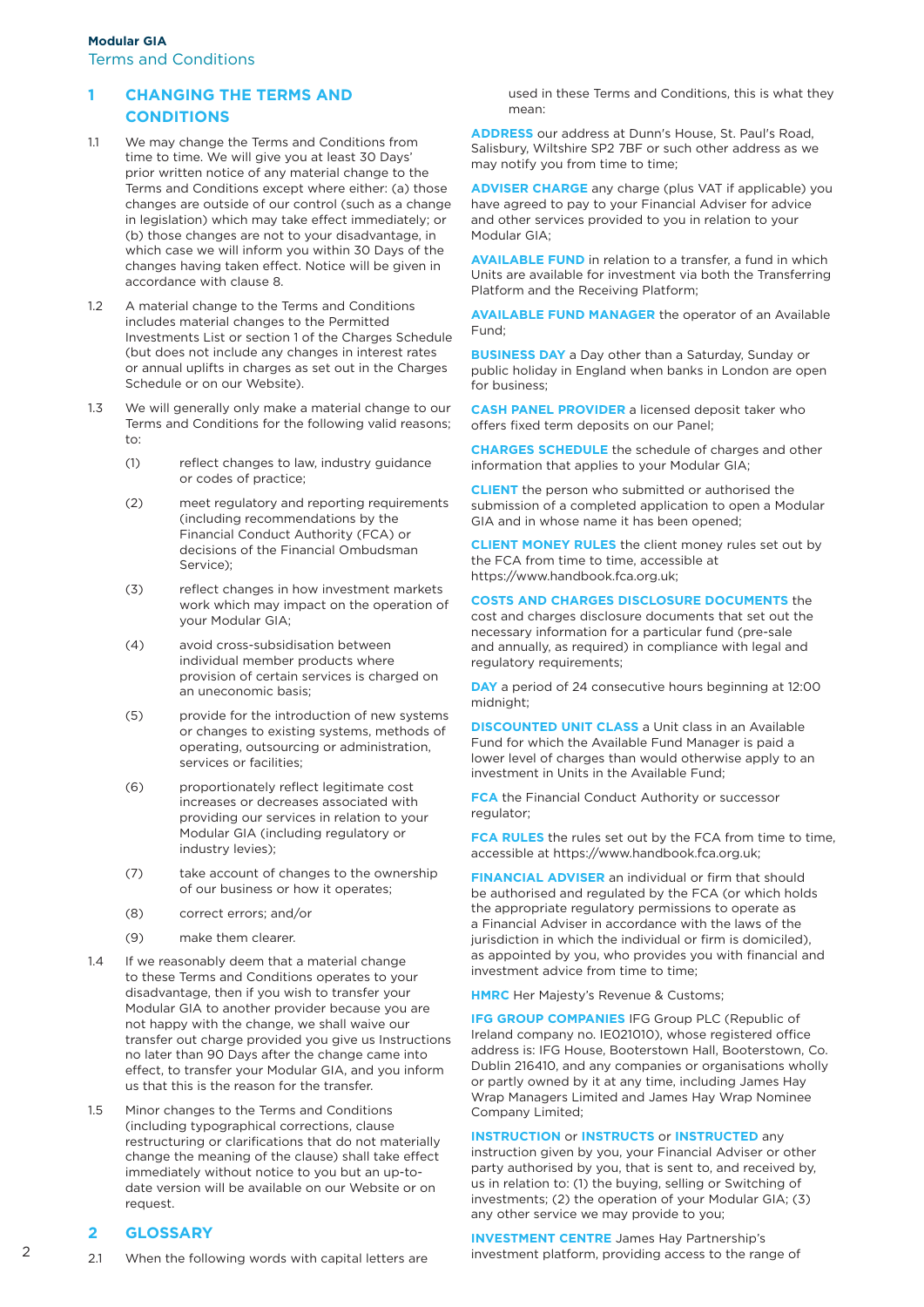Investment Centre Funds available to you under your Modular GIA;

**INVESTMENT CENTRE FUND** a fund offered by an Investment Centre Fund Manager that is available to be traded on the Investment Centre;

**INVESTMENT CENTRE FUND MANAGER** a third party firm that manages funds available on the Investment Centre;

**INVESTMENT CENTRE FUNDS LIST** the list of Investment Centre Funds, a copy of which can be obtained from our Website or on request;

**INVESTMENT MANAGER** an individual or firm that should be UK based and must be authorised and regulated by the FCA (or which holds the appropriate regulatory permissions to operate as an investment manager in accordance with the laws of the jurisdiction in which the individual or firm is domiciled), which provides investment management services and who holds cash or assets for investment from time to time;

**INVESTMENT MANAGER ACCOUNT** an account with an Investment Manager to hold assets and cash, which are to be invested or have been invested, via the Investment Manager;

**JAMES HAY ONLINE** or **JHOL** the secure online portal accessible on our Website, or any replacement or successor, in whatever form;

**JAMES HAY PARTNERSHIP** or **JHP** is the trading name used by (amongst others) James Hay Wrap Managers Limited and James Hay Wrap Nominee Company Limited;

**JAMES HAY WRAP MANAGERS LIMITED** or **JHWM**

James Hay Wrap Managers Limited (England company no. 04773695), whose registered office is: Dunn's House, St Paul's Road, Salisbury, Wiltshire SP2 7BF. JHWM is authorised and regulated by the Financial Conduct Authority under Firm Reference Number: 225574;

**JAMES HAY WRAP NOMINEE COMPANY LIMITED** or

**JHWNC** James Hay Wrap Nominee Company Limited (England company no. 07259308), whose registered office is: Dunn's House, St Paul's Road, Salisbury, Wiltshire  $S$ P<sub>2</sub> 7BF;

**KEY FEATURES DOCUMENT** the document which sets out the key features of your Modular GIA;

**MODULAR GIA** the general investment account you may open under the Modular iPlan, which is managed by JHWM;

**MODULAR ISA** the individual savings account you may open under the Modular iPlan, which is managed by JHWM;

**MODULAR iSIPP** the self-invested personal pension established under the James Hay Personal Pension Plan;

**MODULAR iSIPP MEMBER** the person who submitted or authorised the submission of a completed application to open a James Hay Modular iSIPP (which has not been closed or transferred out), and in whose name it has been opened;

**NOMINEE** James Hay Wrap Nominee Company Limited (an IFG Group Company), or such other nominee as JHWM may decide to appoint;

**PANEL** our panel of Providers listed on our Website from time to time;

**PANEL STOCKBROKER** a Stockbroker on our Panel;

**PAYMENTS OUT** the withdrawal and transfer of money from your Modular GIA and/or investments from your Modular GIA to you and/or an account in your name nominated by you, subject to these Terms and Conditions;

**PERMITTED INVESTMENTS** investments permitted under the Permitted Investments List, as amended from time to time;

**PERMITTED INVESTMENTS LIST** the list of Permitted Investments you may invest in through your Modular GIA, as amended from time to time;

**PLATFORM** the operator of an investment platform with whom you may hold investments;

**POOLED CLIENT MONEY ACCOUNT** an account holding the aggregated amount of all clients' cash holdings, held in our name with one or more banks and/or deposit takers as determined by us from time to time. Each client's entitlement is recorded in our internal records but not in each bank's or deposit taker's records;

**PRODUCT** means the Modular iPlan comprising the Modular iSIPP, Modular GIA and Modular ISA;

**PRODUCT BANK ACCOUNT** the term used to describe an individual client's cash holding for a Modular GIA or Modular ISA. All clients' cash holdings are aggregated and held in the Pooled Client Money Account;

**PROVIDER** a Cash Panel Provider and Panel Stockbroker, collectively;

**REBATE** a repayment received from an Investment Centre Fund Manager in respect of a reduction of their charges relating to a Permitted Investment and applied to your Modular GIA as additional units, shares or money;

**RECEIVING PLATFORM** the investment Platform that receives investments from a Transferring Platform in a transfer;

**STOCKBROKER** an individual or firm that should be UK based and must be authorised and regulated by the FCA (or which holds the appropriate regulatory permissions to operate as a stockbroker in accordance with the laws of the jurisdiction in which the individual or firm is domiciled), which provides stockbroking services and who holds cash or assets for investment from time to time;

**STOCKBROKER ACCOUNT** an account with a Stockbroker held in the name of the Stockbroker to hold assets and cash, which are to be invested or have been invested via the Stockbroker;

**SWITCH** or **SWITCHES** or **SWITCHING** selling Investment Centre Funds, then using the proceeds to purchase other Investment Centre Funds;

**TECHNICAL GUIDE** the document providing detailed technical information about your Modular GIA;

**TERMS AND CONDITIONS** these Terms and Conditions, your completed application form, individual user terms and conditions for JHOL and section 1 of the Charges Schedule;

**TRANSFERRING PLATFORM** the investment Platform that transfers investments to a Receiving Platform on a transfer;

**UK** England, Northern Ireland, Scotland and Wales, excluding the Isle of Man and Channel Islands;

**UNIT** a unit representing a right to or interest in investments;

**UNIT TRANSFER** a transfer of investments which is carried out through re-registration of the ownership of Units in an Available Fund from the Transferring Platform to the Receiving Platform without the Available Fund Manager first selling the Units to transfer cash to the Receiving Platform (otherwise known as an "in-specie transfer");

**US PERSON** a person who is: (1) a citizen or national of the United States of America ('US') (including dual citizens or nationals); or (2) resident or ordinarily resident in the US for tax purposes;

**WEBSITE** the website located at: www.jameshay.co.uk or other such address as we may notify you from time to time.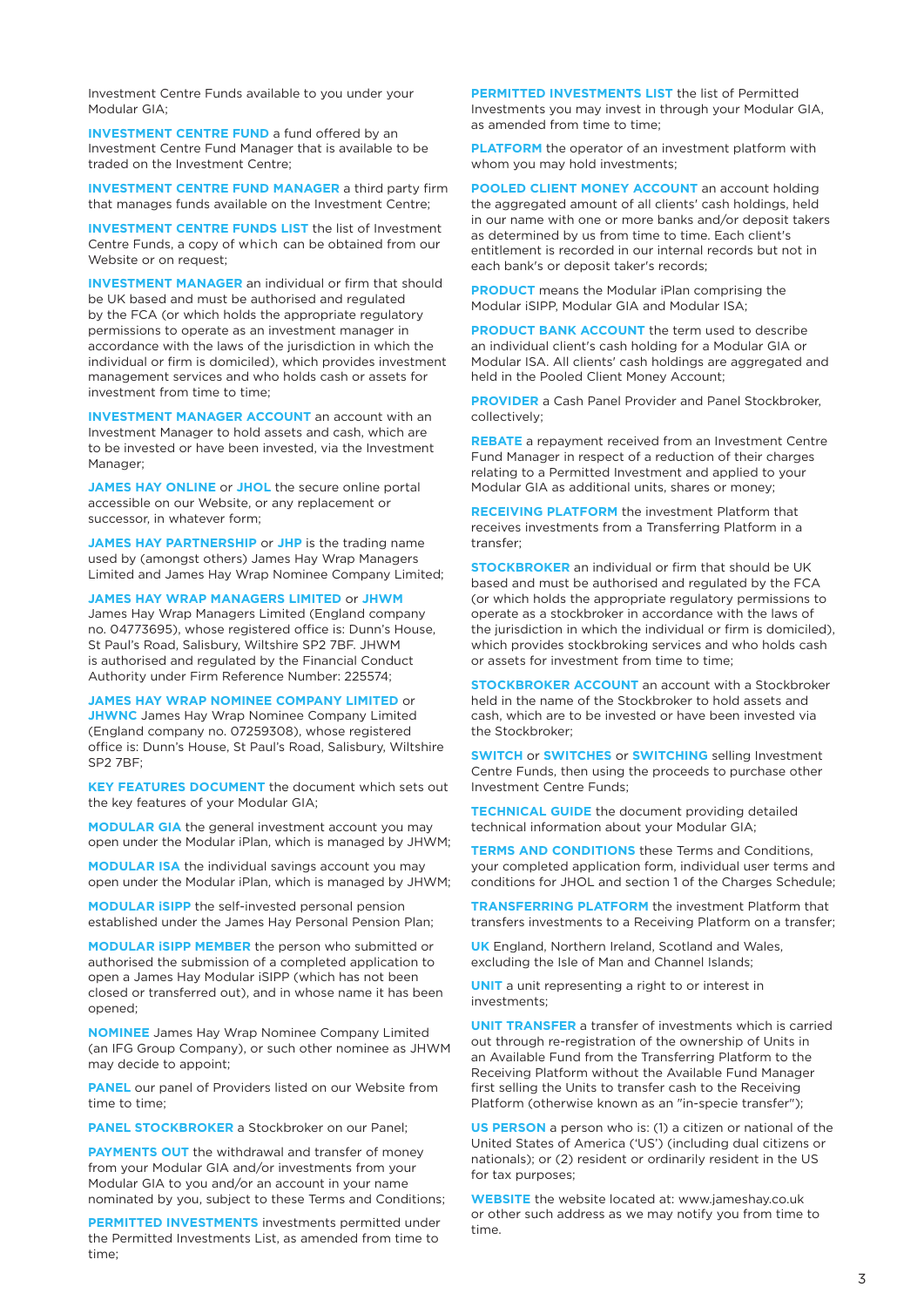## **Modular GIA**

## Terms and Conditions

- 2.2 In these Terms and Conditions:
- 2.2.1 the words **we**, **us** and **our** mean JHWM and **you** and **your** mean the Client.
- 2.2.2 the words **your Modular GIA** means the Modular GIA under which you are a Client.
- 2.2.3 unless the context otherwise requires, words in the singular shall include the plural and in the plural shall include the singular.
- 2.2.4 unless stated otherwise, references to clause numbers are references to clause numbers in these Terms and Conditions.

# **3 THE COMPANIES YOU ARE CONTRACTING WITH**

- 3.1 These Terms and Conditions are between you and:
- 3.1.1 James Hay Wrap Managers Limited; and
- 3.1.2 James Hay Wrap Nominee Company Limited.

#### **4 KEY DOCUMENTS**

- 4.1 Your key documents, which are available on request, are:
- 4.1.1 these Terms and Conditions
- 4.1.2 your completed application form
- 4.1.3 Charges Schedule
- 4.1.4 Permitted Investments List
- 4.1.5 individual user terms and conditions for JHOL
- 4.1.6 Key Features Document
- 4.1.7 Modular iPlan Technical Guide.

#### **5 SERVICES**

#### **5.1 Services provided**

- 5.1.1 In accordance with these Terms and Conditions, we shall:
	- (1) open and operate your Modular GIA in your name;
	- (2) keep records;
	- (3) process your Instructions, subject to our checks and these Terms and Conditions;
	- (4) appoint third party service providers in accordance with your Instructions, subject to our checks and these Terms and Conditions;
	- (5) provide you with statements and other information on your Modular GIA;
	- (6) carry out checks to assess the legitimacy of investments (this does not include full due diligence checks on investments);
	- (7) arrange for Permitted Investments under the Investment Centre to be held by our Nominee or another nominee appointed by  $\overline{115}$
	- (8) carry out other services we deem necessary to effectively operate your Modular GIA, and comply with HMRC and regulatory requirements.

#### **5.2 When we will refuse to carry out our services**

5.2.1 Our services shall not be carried out if doing so breaches or is contrary to any:

- (1) law, regulation, code of practice or industry guidance;
- (2) regulatory requirement (including FCA recommendations or decisions of the Financial Ombudsman Service);
- (3) document listed in clause 4.

#### **5.3 Services not provided by us**

- 5.3.1 We are not responsible or liable to you or your Modular GIA for, and shall not:
	- (1) provide investment, pension or tax advice;
	- (2) assess the suitability of your investments for your financial circumstances;
	- (3) conduct full due diligence checks on any investments on your behalf;
	- (4) select your investments or monitor their performance;
	- (5) check the financial stability, and/or monitor the activities, of any Investment Manager, Financial Adviser, Stockbroker or other provider of investment accounts or other financial service;
	- (6) carry out due diligence checks on any investments, including the funds listed in the Investment Centre Funds List or Permitted Investments List. You and your Financial Adviser should satisfy yourselves that the investment is appropriate for your circumstances;
	- (7) provide the services of a Financial Adviser, Stockbroker or Investment Manager.

#### **6 OPENING YOUR MODULAR GIA**

#### **6.1 Eligibility**

- 6.1.1 To be eligible to open a Modular GIA you must:
	- (1) be 18 years of age or over;
	- (2) be an existing Modular iSIPP Member;
	- (3) not be an undischarged bankrupt;
	- (4) not be a US Person.
- 6.1.2 If you become a US Person or are made bankrupt, you must notify us as soon as possible.

#### **6.2 Application process**

- 6.2.1 When applying to open a Modular GIA, you must:
	- (1) complete and submit an application form electronically via JHOL;
	- (2) provide satisfactory proof of your identity, residence and age (if required to do so by us);
	- (3) be a Modular iSIPP Member.
- 6.2.2 We may accept a completed application form that has been electronically or digitally signed by you. If your application form has been signed electronically or digitally and we accept it, your use and operation of your Modular GIA will, for the avoidance of doubt, be deemed to be acceptance of these Terms and Conditions in their entirety.
- 6.2.3 A legally binding contract is created when we accept your application.
- 6.2.4 If your application is accepted we shall communicate this to you in writing.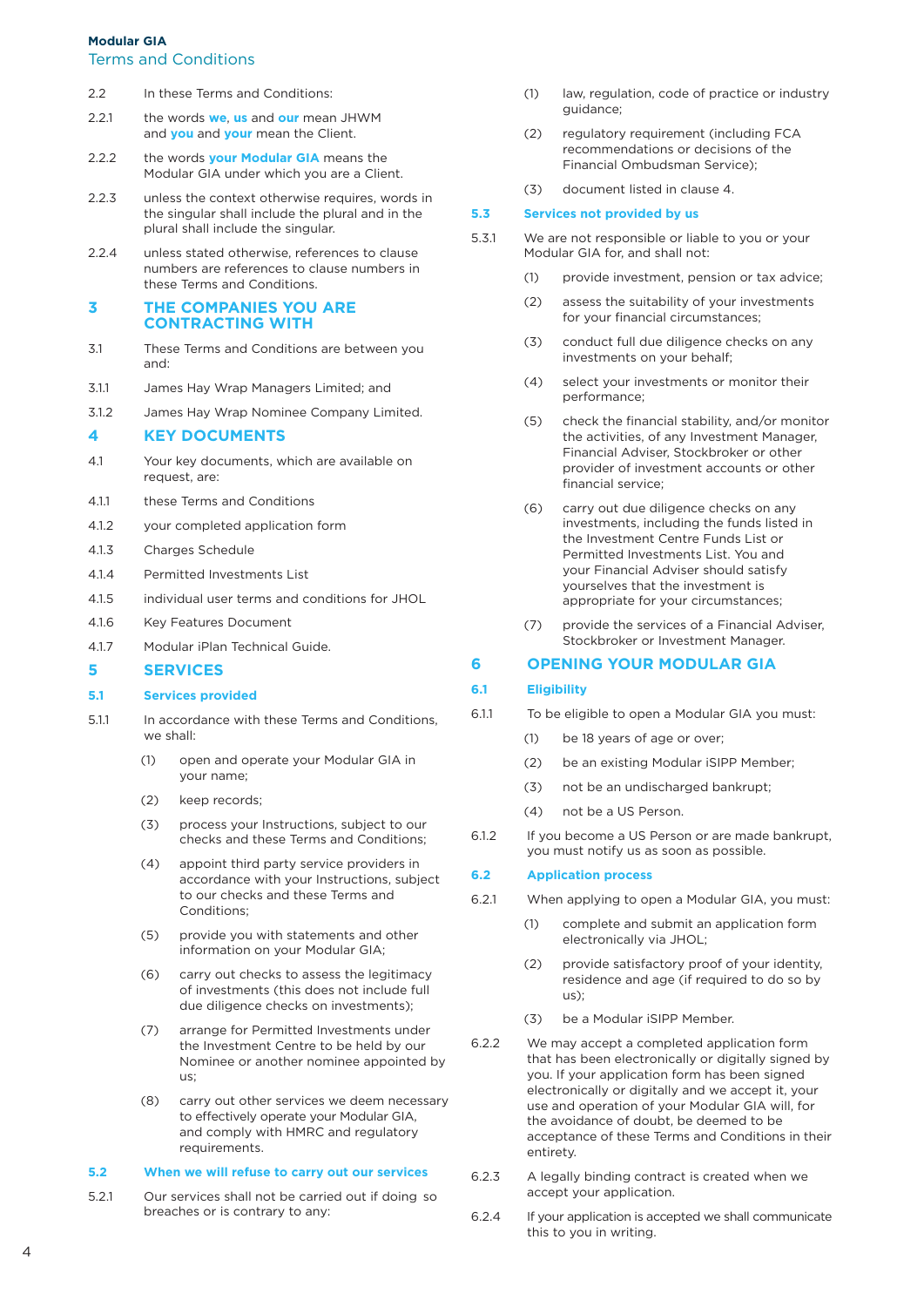6.2.5 We may refuse your application at our discretion.

#### **6.3 Appointment of a Financial Adviser (if applicable)**

- 6.3.1 Products may be opened on an advised or non-advised basis, and you may at any time select in or out of any Products as advised or non-advised. However, certain investments require a Financial Adviser to be appointed, for example when investing in structured products and other complex products. The restrictions and requirements on investing in such investments are set out in the Permitted Investments List.
- 6.3.2 All Products (including investments), whether advised or non-advised, can be viewed by your Financial Adviser (if appointed). Your Financial Adviser may only transact or provide Instructions in relation to the Products and investments for which your Financial Adviser is appointed.
- 6.3.3 If you appoint a Financial Adviser, you are responsible for agreeing all charges (including any applicable Adviser Charges) with your Financial Adviser.
- 6.3.4 Your Financial Adviser must provide us with their full details, be authorised and regulated by the FCA (or if based outside the UK, hold the appropriate regulatory permissions in the jurisdiction in which the Financial Adviser is domiciled) and agree to our Financial Adviser terms of business and operational requirements.
- 6.3.5 You are responsible for monitoring the performance of your Financial Adviser.
- 6.3.6 Instructions we receive from your Financial Adviser will be treated as if they are from you, unless you notify us to the contrary in accordance with clause 8. It is your responsibility to ensure that all Instructions we receive from your Financial Adviser reflect your wishes.
- 6.3.7 We treat Instructions from your Financial Adviser on the basis that your Financial Adviser:
	- (1) is acting fully within the authority and permissions you have agreed with and given to your Financial Adviser;
	- (2) has advised you in accordance with their duties and responsibilities.
- 6.3.8 You must provide us with your Instructions if you require Adviser Charges to be paid from your Modular GIA.
- 6.3.9 You must satisfy yourself as to your Financial Adviser's terms of business with you, including any Adviser Charges to be paid to them.
- 6.3.10 We may terminate our relationship with your Financial Adviser if they do not comply with our Financial Adviser terms of business, our operational requirements or cease to hold the required regulatory permissions to act as a Financial Adviser.
- 6.3.11 You may change your Financial Adviser subject to our Terms and Conditions, provided you notify us.

#### **6.4 Appointment of a Stockbroker (if applicable)**

6.4.1 Our current range of acceptable Stockbrokers is listed on our Website. You may appoint a Stockbroker not listed on our Website, subject to our Terms and Conditions, in particular the Stockbroker meeting the requirements specified in clause 6.4.2 below. Our acceptance of a

 Stockbroker does not mean we endorse them, or have checked their financial stability.

- 6.4.2 Your Stockbroker must provide us with their full details, be based in the UK, be authorised and regulated by the FCA, comply with FCA Rules and their terms of business with you and agree to, and comply with, our terms of business and our operational requirements.
- 6.4.3 You must deal directly with your Stockbroker and satisfy yourself as to the terms (including charges), any advice, and investment strategy (particularly relating to the purchase, retention or sale of investments), that you agree with your Stockbroker.
- 6.4.4 In dealing with your Stockbroker we require that the Stockbroker use its nominee and custody facilities, and that your Stockbroker accepts responsibility for the registration and safe custody of your investments.
- 6.4.5 If your Stockbroker ceases to have the required regulatory authorisations or permissions, or does not comply with our terms of business or operational requirements, we may require that you replace your Stockbroker and that any assets held are transferred to your newly appointed Stockbroker. Alternatively, we may require that any assets held by the previous Stockbroker be sold within a reasonable time.

#### **6.5 Appointment of an Investment Manager (if applicable)**

- 6.5.1 Our current range of acceptable Investment Managers is listed on our Website. You may appoint an Investment Manager not listed on our Website, subject to our Terms and Conditions, in particular the Investment Manager meeting the requirements specified in clause 6.5.2 below. Our acceptance of an Investment Manager does not mean we endorse them, or have checked their financial stability.
- 6.5.2 Your Investment Manager must provide us with their full details, be based in the UK, be authorised and regulated by the FCA, comply with FCA Rules and their terms of business with you and agree to, and comply with, our terms of business and our operational requirements.
- 6.5.3 You must deal directly with your Investment Manager and satisfy yourself as to the terms (including charges), any advice, and investment strategy (particularly relating to the purchase, retention or sale of investments), you agree with your Investment Manager.
- 6.5.4 In dealing with your Investment Manager we require that the Investment Manager use its nominee and custody facilities, and that the Investment Manager accepts all responsibility for the registration and safe custody of your investments.
- 6.5.5 If your Investment Manager ceases to have the required regulatory authorisations or permissions, or does not comply with our terms of business or operational requirements, we may require that you replace your Investment Manager and that any assets held are transferred to your newly appointed Investment Manager. Alternatively, we may require that any assets held by the previous Investment Manager be sold within a reasonable time.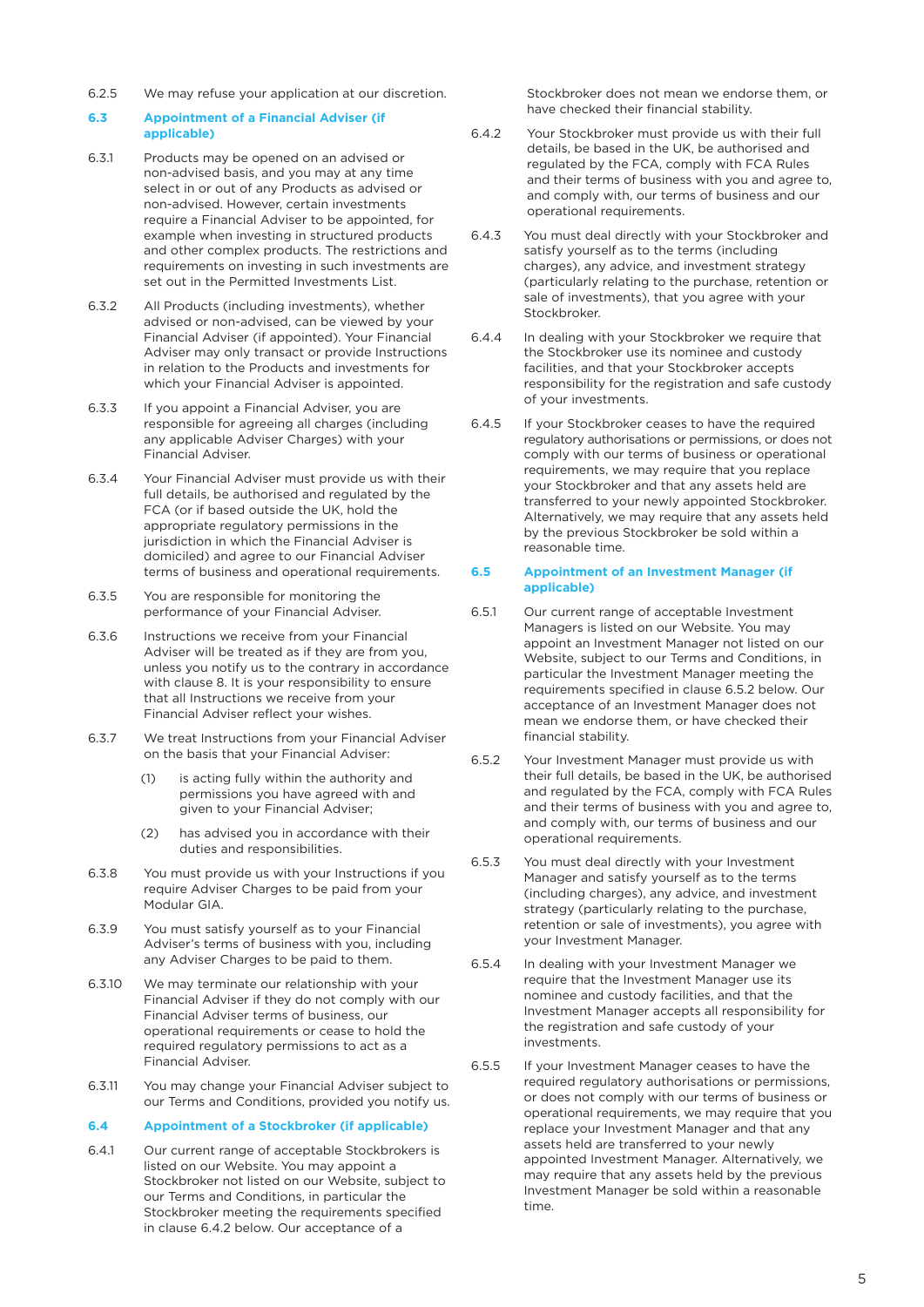#### **6.6 Appointment of a third party (if applicable)**

- 6.6.1 If you wish to appoint a third party, other than your Financial Adviser, to deal with your Modular GIA (including giving Instructions on your behalf), we must be provided with satisfactory proof of the third party's identity, residence and specimen signature (and any further information we may require to satisfy anti-money laundering requirements and any other requirements).
- 6.6.2 We will treat Instructions from the third party as though they are from you, unless you notify us otherwise.
- 6.6.3 You must ensure that Instructions we receive from the third party reflect your wishes and you accept responsibility for the actions of the third party in relation to your Modular GIA.

## **7 YOUR RIGHT TO CANCEL**

- 7.1 You may change your mind after your application to open your Modular GIA is accepted.
- 7.2 Once your application is accepted, we shall provide you with a cancellation notice which explains your right to cancel and how to exercise that right.
- 7.3 Your rights to cancel are set out in the table below:

|                                           | <b>IF YOU HAVE NOT APPOINTED A</b><br><b>FINANCIAL ADVISER</b>                                                                                                      | <b>IF YOU HAVE APPOINTED A</b><br><b>FINANCIAL ADVISER</b>                                                                                                                        |  |
|-------------------------------------------|---------------------------------------------------------------------------------------------------------------------------------------------------------------------|-----------------------------------------------------------------------------------------------------------------------------------------------------------------------------------|--|
| <b>OPENING YOUR</b><br><b>MODULAR GIA</b> | 30 Day cancellation period, after which<br>time you can invest money received into<br>your Modular GIA.                                                             | 30 Day cancellation period, <i>during</i> which<br>time you can invest money received into<br>your Modular GIA.                                                                   |  |
|                                           | If you cancel your Modular GIA, any money<br>or assets received will be returned to an<br>account nominated by you.                                                 | If you cancel your Modular GIA, any money<br>or assets received will be returned to an<br>account nominated by you, less any fall in<br>the market value of the investments made. |  |
|                                           | If you wish to invest straight away, you<br>may waive your right to cancel during this<br>cancellation period.                                                      |                                                                                                                                                                                   |  |
| INVESTMEN                                 | Investment providers are responsible for determining if cancellation rights will be given.<br>We will forward to you any cancellation notice we produce or receive. |                                                                                                                                                                                   |  |

- 7.4 Your right to cancel may be exercised under this clause 7 by submitting a completed cancellation notice to us before the expiry of the relevant cancellation period via JHOL or by post to our Address.
- 7.5 If you change your mind under this clause 7 and any Adviser Charges have been paid, we will request repayment of these from your Financial Adviser, but we will not be responsible or liable to you if these are not repaid by your Financial Adviser.
- 7.6 Terms about closing your Modular GIA outside the cancellation periods above are provided at clause 19.

## **8 SENDING INSTRUCTIONS, NOTICES AND DOCUMENTS**

#### **8.1 General**

- 8.1.1 We will correspond directly with you or your Financial Adviser (if appointed), unless you request for us not to do so.
- 8.1.2 Our primary method of communicating with you is secure message via JHOL, but we may also communicate by post.
- 8.1.3 You must notify us as soon as possible if any of your contact details change.
- 8.1.4 This clause 8 shall not apply to the service of proceedings or other documents in any legal action.

#### **8.2 Notices and documents**

8.2.1 This clause 8.2 does not apply to sending Instructions (see clause 8.3).

- 8.2.2 Any notice or document to be given by you and/or your Financial Adviser to us, or by us to you and/or your Financial Adviser, must be in writing, in English and delivered by secure message through JHOL, by hand, or prepaid post to our Address, or to you at the last permanent residential address in our records, and/or your Financial Adviser at your Financial Adviser's last known address.
- 8.2.3 Notices or documents sent under clause 8.2.2 shall be deemed received (if delivered by hand) at the time of delivery, (if sent by post) upon the expiry of 5 Business Days after posting, and (if sent by secure message through JHOL) when it appears as a sent item on JHOL's secure portal, a notification of receipt has been generated and no error message has been generated.
- 8.2.4 We are prepared to accept notices and documents from you and/or your Financial Adviser by email or fax provided such communications are received by us in English and you and your Financial Adviser (if applicable) agree to take reasonable security measures and to follow up all emails and faxes with us to confirm receipt, particularly if such communications are, or will become, time sensitive.

#### **8.3 Instructions**

8.3.1 Instructions to us must be in writing, in English and received by us by secure message through JHOL, by hand, or prepaid post at our Address. We do not accept email Instructions. As a more secure alternative we recommend using our free secure messaging service, JHOL, to send us your electronic Instructions.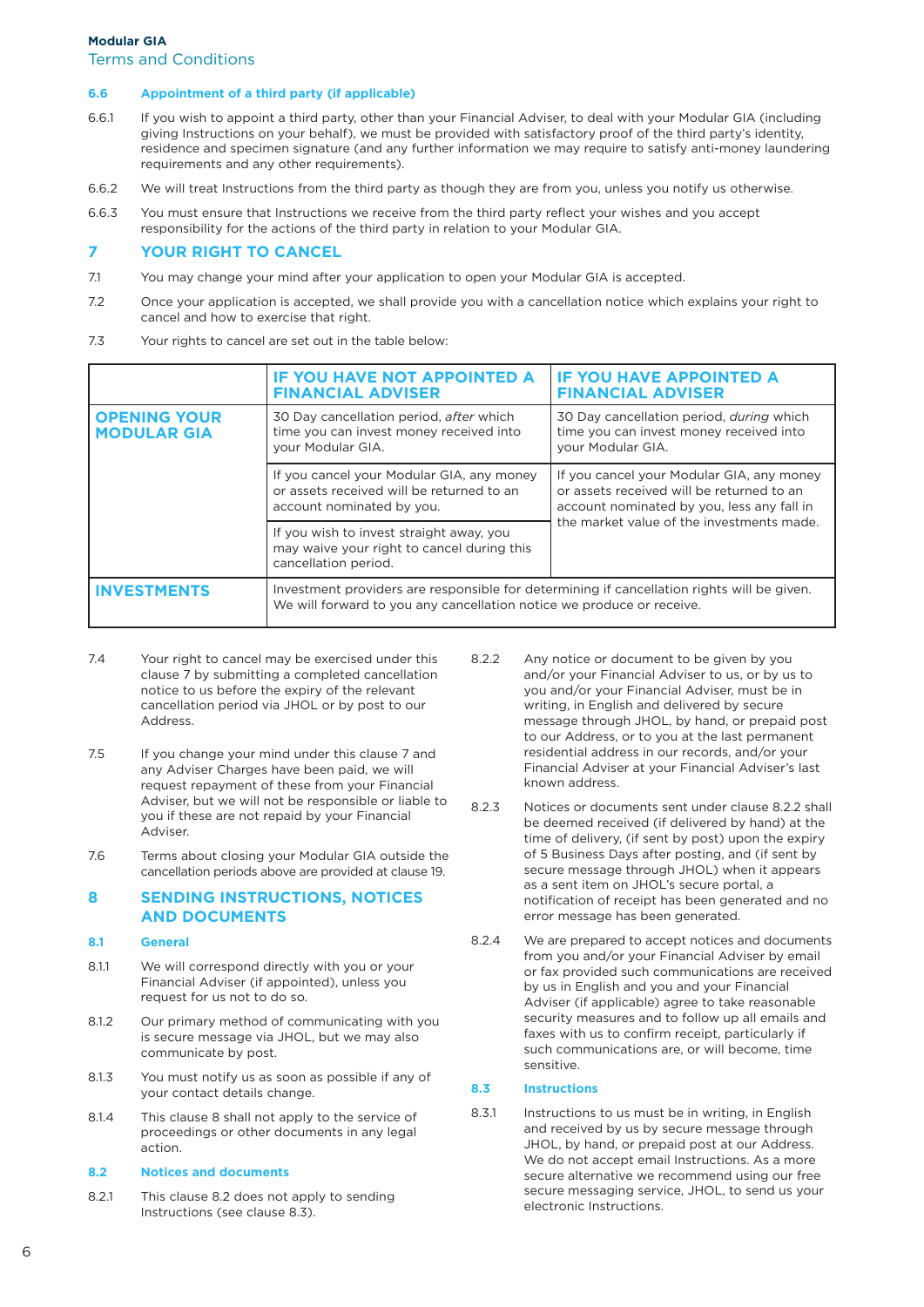- 8.3.2 We are prepared to accept Instructions by fax provided that such Instructions are received by us, in English and you and your Financial Adviser (if applicable) agree to take reasonable security measures and follow up all faxes with us to confirm receipt, particularly if these communications are, or will become, time sensitive.
- 8.3.3 We do not normally accept telephone Instructions, but reserve the right to in exceptional circumstances. If we accept a telephone Instruction you will be required to confirm the same to us in writing by post, fax or secure message on JHOL.
- 8.3.4 We do not accept liability for loss arising out of, or in connection with, you or your Financial Adviser having sent an Instruction which is not received by us (see further clause 21).

## **9 POOLED CLIENT MONEY ACCOUNTS**

- 9.1 Money for your Modular GIA will be held in one or more Pooled Client Money Accounts with banks and/or other deposit takers of our choice. We will hold money in accordance with the Client Money Rules.
- 9.2 Any cheque (received from a third party, including an Investment Manager) that is deposited will not start earning interest or be available to invest until the fifth Business Day after we have deposited it with the bank or deposit taker. The fact that we will allow the funds to be used on the fifth Business Day does not necessarily mean that the item has cleared.
- 9.3 Money for your Modular GIA may be placed in notice or unbreakable term deposit accounts to obtain better rates of interest. Money may be placed in accounts with notice periods of, or on deposit for fixed terms of, up to 95 Days, in accordance with the Client Money Rules. Placing your money in notice or term deposit accounts does not in itself affect your ability to deal with or withdraw funds from your Modular GIA. However, such amounts may not be immediately available for distribution in the event of our insolvency or the insolvency or default of one of the banks or other deposit takers with whom your money is held.
- 9.4 Money held in Pooled Client Money Accounts will include money received from other clients because we also manage their Modular GIAs. Each client's entitlement is recorded in our internal records but not in the bank's or deposit taker's records. Each individual client's cash balance is represented in our records by the Product Bank Account.
- 9.5 We may change the providers used to hold the cash within the Pooled Client Money Accounts, without any prior notice to you. We will exercise due skill, care and diligence in the selection and periodic review of any providers used to hold the cash in the Pooled Client Money Accounts. However, we are not responsible for the actions, omissions, default or insolvency of any provider used to hold the cash in the Pooled Client Money **Accounts**
- 9.6 In the event of a default by a bank or other deposit taker you may have to bear any shortfall in the Pooled Client Money Accounts on a pro-rata basis based on the cash balances held across all Pooled Client Money Accounts.
- 9.7 In the event that we have held a client money balance for at least 6 years following the last

 movement on your entitlement of the Pooled Client Money Accounts (disregarding any payment or receipt of interest, charges or similar items) and we have taken reasonable steps to try and trace you, we reserve the right to cease treating such unclaimed balance as client money. If we do this, we will always follow the Client Money Rules applicable at the time in how we then handle the money.

#### **10 YOUR PRODUCT BANK ACCOUNT**

## **10.1 General**

- 10.1.1 Your Product Bank Account is the term used to describe your individual cash holding within your Modular GIA. All clients' cash holdings are aggregated and held in the Pooled Client Money Account.
- 10.1.2 The primary purposes of your Product Bank Account are to:
	- (1) receive money for Permitted Investments, dividends and any interest payments;
	- (2) settle purchases of Permitted Investments;
	- (3) pay charges, including our charges and any Adviser Charges;
	- (4) pay other charges not settled by other means or by agreement with an Investment Manager or Stockbroker.
- 10.1.3 You must keep sufficient funds in your Product Bank Account to pay all charges and allow us to carry out your Instructions.
- 10.1.4 If there is insufficient money in your Product Bank Account to enable us to complete your Instructions, those Instructions will not be carried out, and you or your Financial Adviser will be contacted for further Instructions, at which point you may:
	- (1) notify us that your Instructions are withdrawn; or
	- (2) transfer sufficient funds to your Product Bank Account to enable us to carry out your Instructions.
- 10.1.5 Your rights and obligations in relation to your Product Bank Account cannot be transferred. We will not recognise an interest in or claim to your Product Bank Account, unless required by law.
- 10.1.6 Money held in your Product Bank Account cannot be used as loan security.
- 10.1.7 James Hay Partnership may benefit from the provision of banking facilities.

#### **10.2 Payments into your Modular GIA**

10.2.1 There is no maximum limit on payments into your Modular GIA.

#### *Payment methods*

- 10.2.2 The payment methods into your Modular GIA are: Bankers Automated Clearing Service (BACS), Faster Payments, Clearing House Automated Payment System (CHAPS) and Direct Debit.
- 10.2.3 Money cannot be paid in by cash, debit card, credit card or cheque. You will be unable to pay money in at a branch of a bank.

#### *Payments made in error or returned unpaid*

10.2.4 Payments submitted in error shall be reclaimed.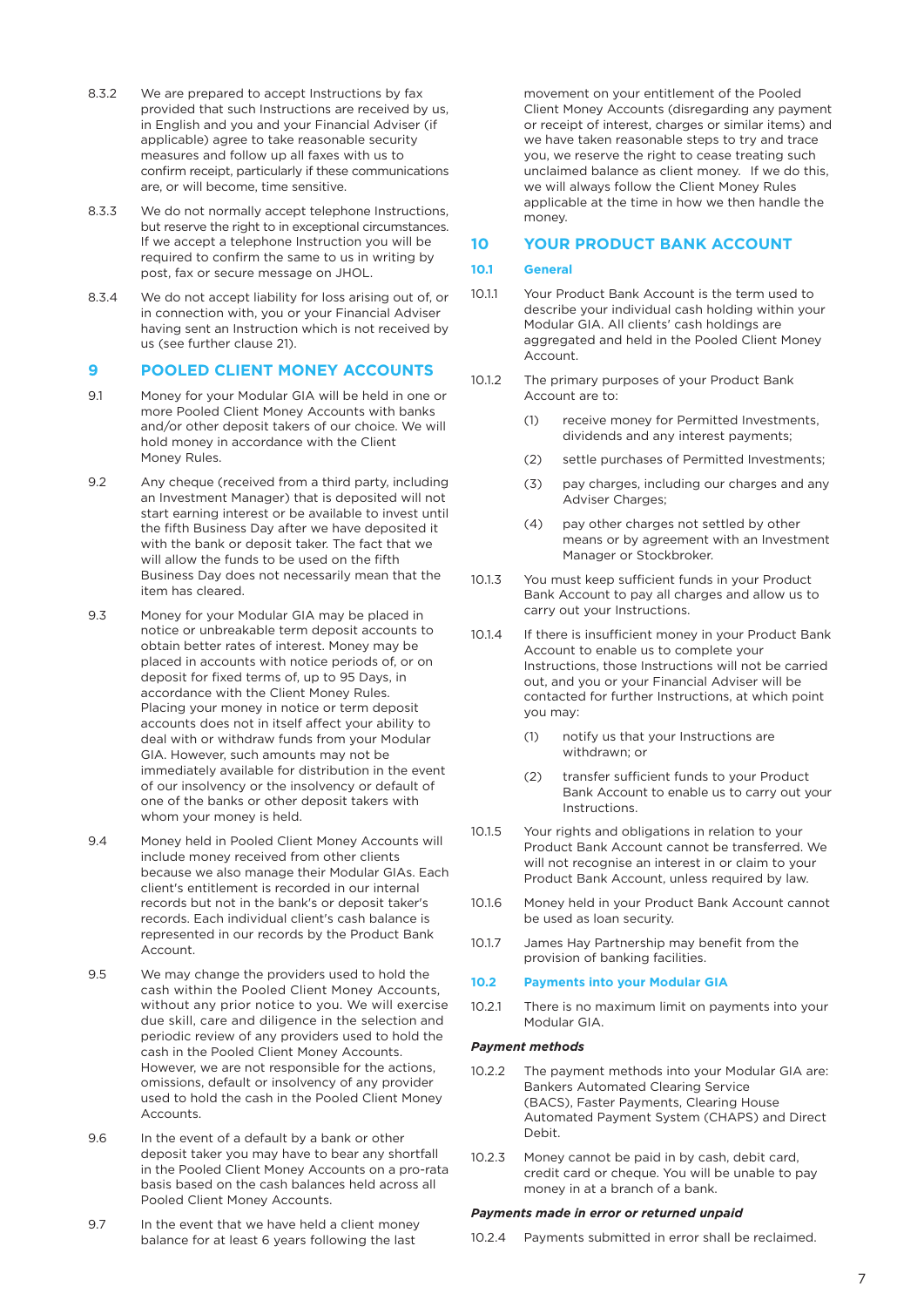- 10.2.5 Requests for the return of payments shall be determined by us. Any funds returned may be less than the original payment after the deduction of Adviser Charges, our charges, investment performance or tax, interest or other charges.
- 10.2.6 Your Product Bank Account must always be kept in credit. Therefore, if your Product Bank Account goes into a debit balance (including after a payment is returned unpaid), we will inform you or your Financial Adviser that your Product Bank Account must be immediately brought into credit. If this is not done, your investments may have to be sold to bring your Product Bank Account back into credit.

#### *When payments may be refused*

- 10.2.7 We will normally only accept payments and transfers from an account in your name (including joint accounts).
- 10.2.8 Payments and transfers into your Modular GIA may be refused by us. We will generally refuse to accept payments and/or transfers:
	- (1) if the payer's identity, residence or authorisation cannot be ascertained;
	- (2) it is not permitted by these Terms and Conditions or the Permitted Investments List.

#### **10.3 Payments Out of your Modular GIA**

- 10.3.1 If you wish to make a Payment Out, we must receive your Instructions specifying the amount of money and/or investments, and full details of the nominated account in your name you wish to receive the Payment Out.
- 10.3.2 We will normally only make Payments Out and transfers to an account in your name (including ioint accounts).
- 10.3.3 Payments Out generally take 14 to 30 Days to complete and are made by CHAPS, Faster Payments, or cheque payable to you.
- 10.3.4 You will be unable to withdraw or make a Payment Out at the branch of any bank.
- 10.3.5 Capital gains tax may be payable on your personal gains from the disposal of assets held in your Modular GIA. It is your responsibility to declare any such gains to HMRC and pay any capital gains tax due. The tax treatment depends on your personal circumstances and you should seek advice from a suitably qualified adviser before selling investments and/or making withdrawals.

#### **10.4 Interest**

- 10.4.1 Interest is calculated and added to your Product Bank Account on the first Business Day of each month. Interest accrues on money held in your Product Bank Account when it has cleared.
- 10.4.2 We may change the interest rates applicable to your Product Bank Account:
	- (1) to maintain the competitiveness of our business as a whole, taking account of actual or expected changes in market conditions;
	- (2) to reflect actual or expected changes in money market interest rates;
	- (3) to ensure our business is run prudently;
	- (4) to reflect any change in general banking practice;
	- (5) to reflect any regulatory requirements, or

 guidance, or any change in the law, or a decision or recommendation by a Court or Ombudsman;

- (6) to enable us to harmonise our banking or charging arrangements;
- (7) to reflect changes in technology or direct costs required to pay others, or to take account of inflation;
- (8) for any other reason which is valid.
- 10.4.3 Where the rate applied to your Product Bank Account is less than the rate paid by the provider of the Pooled Client Money Account, we will retain any surplus towards the cost of providing our services.
- 10.4.4 The rates of interest applicable to your Product Bank Account are published on our Website or are available on request.
- 10.4.5 Any changes to interest rates applicable to your Product Bank Account will be notified on our Website.

## **11 INVESTMENTS**

#### **11.1 General**

- 11.1.1 All investments must be Permitted Investments, comply with applicable laws, regulations and any rules, guidance or requirements of the FCA and HMRC. They must also comply with the Permitted Investments List and any guides and internal processes produced by us from time to time.
- 11.1.2 You may transfer Permitted Investments to our Nominee as part of your Modular GIA. Such a transfer is subject to any requirements of the provider or issuer.
- 11.1.3 You may invest in the range of Permitted Investments listed in the Permitted Investments List, which is available on our Website or on request. The Permitted Investments may change from time to time.
- 11.1.4 You, or your Financial Adviser, or other authorised third party, may submit investment Instructions to us on your behalf.
- 11.1.5 We do not warrant that any Permitted Investments on the Permitted Investments List meet your financial or other circumstances. We recommend that you seek advice from a suitably qualified adviser (such as a Financial Adviser) before investing.
- 11.1.6 When investing in collective investment schemes, some fund managers may make use of the client money "Delivery Versus Payment (DVP) Exemption". Under this exemption, a fund manager need not treat money held for the purpose of settling a transaction in a collective investment scheme, as client money for a period of up to 1 Business Day. During this period, the investor's money will not be protected by the Client Money Rules, so if the fund manager fails, investors will rank as a general creditor. Where a fund manager requests our consent to using the DVP Exemption, we will grant them this consent on your behalf.

#### **11.2 Placing and withdrawing investment Instructions**

11.2.1 Our 'Order Transmission Policy' document details our policy on receiving and transmitting investment Instructions, and is available on our Website or on request.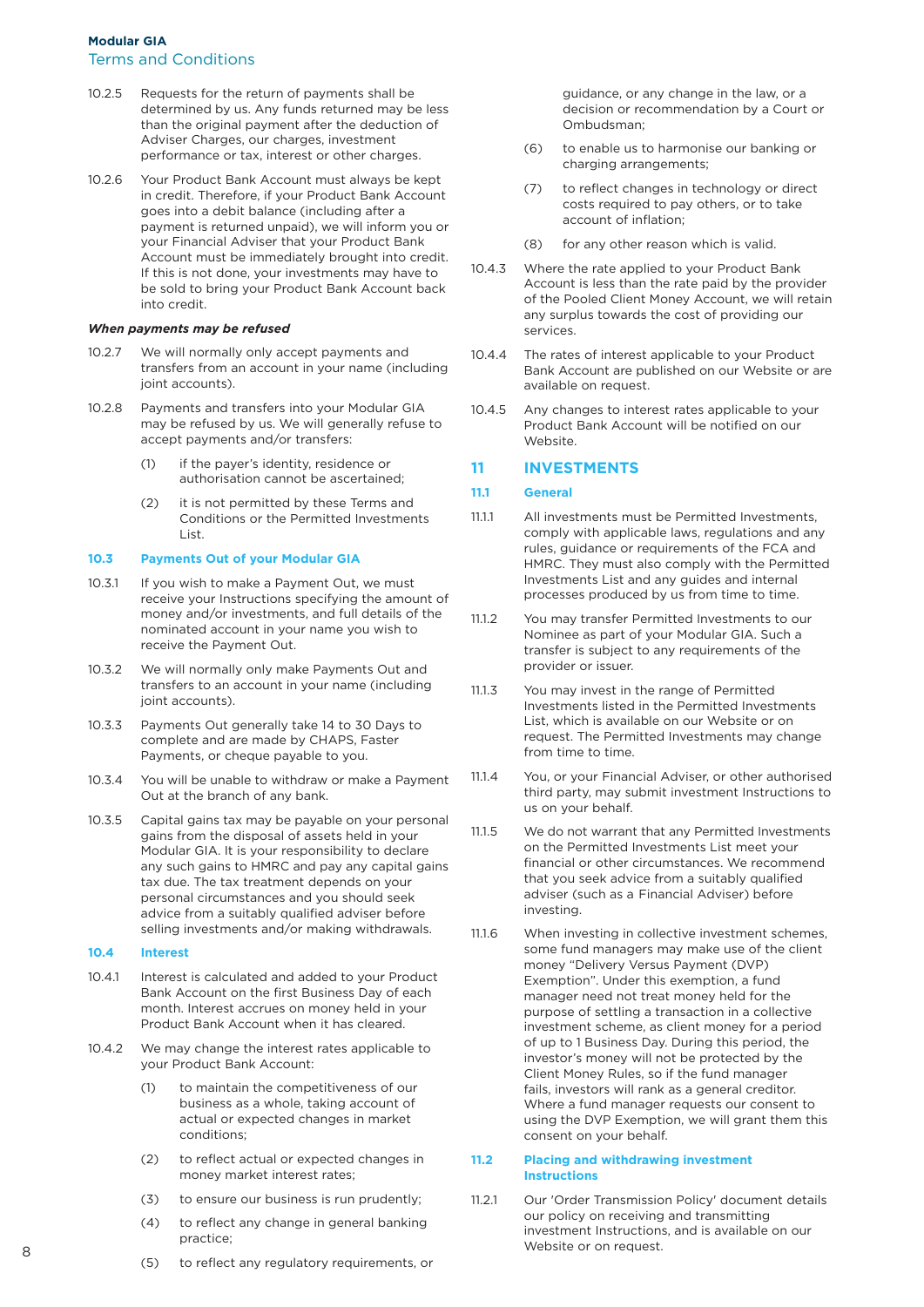- 11.2.2 Instructions must be submitted to us via secure message on JHOL in accordance with clause 8.3. Email Instructions are not accepted.
- 11.2.3 We shall communicate any difficulties in carrying out your Instructions to you or your Financial Adviser as soon as reasonably practicable upon becoming aware of the difficulty.
- 11.2.4 We do not take into account market fluctuations when carrying out Instructions.
- 11.2.5 We only receive and transmit your Instructions and do not amend them. You must ensure the accuracy of all Instructions.
- 11.2.6 We shall confirm completion of your investment Instructions to you or your Financial Adviser by letter or secure message on JHOL.

#### **11.3 Investment Instructions placed in error**

11.3.1 You or your Financial Adviser must notify us immediately by secure message on JHOL if confirmation is received of an Instruction being submitted which you or your Financial Adviser did not Instruct to be carried out, or which has not been carried out in accordance with your or your Financial Adviser's Instructions. You or your Financial Adviser should also telephone us if the above happens.

#### **11.4 Potential delays to completing Instructions**

- 11.4.1 You and your Financial Adviser must provide sufficiently clear and precise Instructions to enable us, without any doubt, to carry out your Instructions. If any Instructions are unclear, this may cause delays for which we do not accept any liability.
- 11.4.2 There may be circumstances, particularly when awaiting funds arising from the disposal of investments or when executing asset transfers, where we must rely on third parties in order to complete your Instructions. In this case, the process may take significantly longer than expected for which we do not accept any liability.

#### **11.5 Reversing, suspending or refusing investment Instructions**

- 11.5.1 We may reverse, suspend or refuse an Instruction:
	- (1) that is contrary to these Terms and Conditions, the Permitted Investments List, law, regulation, requirement or recommendation of the FCA or HMRC or other regulator;
	- (2) that exposes or may expose us or another IFG Group Company to adverse financial or reputational risks;
	- (3) if there are insufficient cleared funds in your Product Bank Account, necessary to complete the Instruction;
	- (4) if there is an accounting error which shows that a payment has not been received, that was originally recorded as received into your Product Bank Account;
	- (5) if the investment requires, or may require, supplementary cash or other assets to be paid or transferred to us, or another party, in order to meet the terms and conditions in relation to that investment. As a consequence, without limiting the above, investments in partly paid shares or investments, including derivatives, where margin may be required, are not permitted.

11.5.2 No liability is accepted for losses arising out of or in connection with us acting in accordance with clause 11.5.1 above.

## **12 REGISTRATION OF INVESTMENTS**

- 12.1 Investments will be registered and held in the name of our Nominee or other nominee as chosen by us, unless an Investment Manager or Stockbroker is acting for you, in which case assets purchased through the Investment Manager or Stockbroker will be held by it, or its nominee or custodian (i.e not an IFG Group Company). As you choose which Investment Manager or Stockbroker you wish to use, we are not responsible for the selection, appointment or any periodic review of your chosen Investment Manager or Stockbroker or their nominee or custodian. We are also not responsible for the acts, omissions, default or insolvency of the Investment Manager or Stockbroker or their nominee or custodian.
- 12.2 Where we choose to use a Nominee that is not an IFG Group Company, we will exercise due skill, care and diligence in the selection, appointment and periodic review of any Nominee we appoint and the arrangements for holding and safekeeping of your investments. However, we are not responsible for the actions, omissions, default or insolvency of Nominees that are not IFG Group Companies. We accept responsibility for our Nominee where it is an IFG Group Company with respect to any requirements of the FCA Rules on custody.
- 12.3 The costs of the transfer of assets into the name of our Nominee or other third party are payable by you.
- 12.4 Investment Centre investments will normally be registered collectively with those of other clients holding similar assets, and may not be identifiable by separate certificates or other physical evidence of title. Investments may be held in a dematerialised form electronically or aggregated with investments of our other clients so that your interest in investments will only be identifiable from our internal records. In the event of a shortfall on our or our Nominee's insolvency, you may share proportionately in accordance with all clients' entitlements subject to applicable law.
- 12.5 You are not permitted to use any investments as collateral or as security or a pledge. You undertake that any investments transferred to us will be free of all third party interests.
- 12.6 We, or our Nominee, may give the issuer of your investments your name and address and size of your holdings. Other parties holding your investments will also do likewise. Due to our Nominee holding your investment on a pooled basis, additional benefits may arise that would not otherwise have occurred had your investment been registered in your own name. In such circumstances, you will not receive these additional benefits. By holding investments in this manner you may also lose benefits which you might otherwise have gained, had investments been registered in your own name. We accept no liability should this happen.
- 12.7 In the event of our or our Nominee's insolvency, third parties may exercise a right of retention or sale in favour of the third party over all investments held with them, but this is limited to properly incurred charges and liabilities arising from the provision of custody services in respect of investments held with the third party.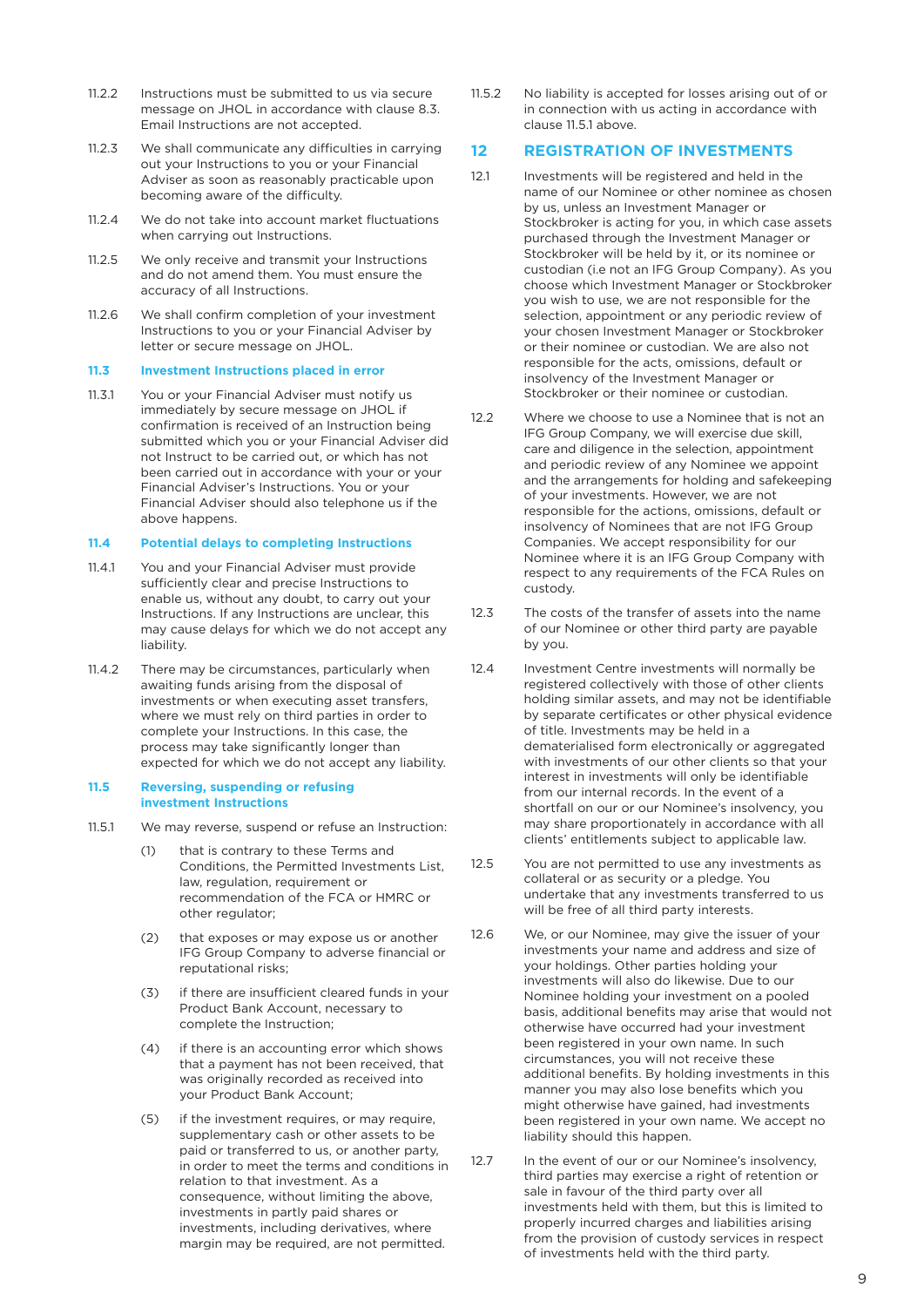- 12.8 In the event that we have held an asset for you for at least 12 years since the last Instruction received from you or your Financial Adviser relating to that asset and we have taken reasonable steps to try and trace you, we reserve the right to divest ourselves of this unclaimed client asset by either selling it or transferring it away. If we do this, we will always follow the FCA Client Asset Rules applicable at the time in how we do this.
- 12.9 If you choose to hold non-EEA (European Economic Area) investments, your rights will be subject to the local laws and regulation which may differ from those of the United Kingdom.
- 12.10 If you choose to hold investments outside of the United Kingdom, due to local laws a third party nominee may not be able to hold your investments in a way which is separately identifiable from the investments of that third party or of us. In the event of the insolvency of that third party nominee, if there is a shortfall in investments available to settle all claims, all of your investments may not be recovered and in the event of any shortfall, you may share proportionately in accordance with all clients' entitlements, subject to the local laws.
- 12.11 We may exercise a right of retention or sale over your investments but only in respect of properly incurred charges and liabilities arising from administering your Modular GIA.

## **13 JAMES HAY INVESTMENT CENTRE**

#### **13.1 General**

- 13.1.1 Additional terms and conditions apply when you trade in Investment Centre Funds.
- 13.1.2 Investment Centre Funds are detailed in the Investment Centre Funds List, a copy of which is available on our Website or on request. The funds offered are subject to change or closure without notice and their inclusion on the Investment Centre Funds List is not an indication of their suitability for your individual needs.
- 13.1.3 Past performance and other investment information on some Investment Centre Funds is available on JHOL. Contact your Financial Adviser or relevant Investment Centre Fund Manager for further performance information.
- 13.1.4 No deals relating to the Investment Centre Funds should be placed by you or your Financial Adviser directly with the relevant Investment Centre Fund Manager.

#### **13.2 Investment Centre Instructions**

- 13.2.1 Investment Instructions must be sent to us via JHOL's secure trading service. Alternatively, Instructions may be communicated by post or fax on the appropriate Investment Centre form, following the contact details on the form. If these forms are not used, we will not be liable for any delay. Email Instructions are not acceptable.
- 13.2.2 Normally, Instructions received by post or fax at or before 4.00pm are processed on the next Business Day. However, this is not guaranteed and some Instructions may take longer.
- 13.2.3 The price date when making the transaction may differ from the date it is sent.
- 13.2.4 Cut-off times for submitting Investment Centre Fund Instructions via JHOL are provided in the Investment Centre Funds List.
- 13.2.5 If an Investment Centre Fund Manager does not trade every Business Day on a particular Investment Centre Fund, your investment Instruction will normally be placed on the next trading date for that fund.
- 13.2.6 A dilution levy may be applied to trades at the discretion of the Investment Centre Fund Managers. This may happen if a high number of purchases or sales take place which would adversely affect the net asset value of units/shares held by the remaining investors. The levy is intended to ensure that the remaining investors are not worse off.
- 13.2.7 The minimum individual investment is £1 per fund selected.

#### **13.3 Deduction of initial investment Adviser Charges**

13.3.1 Any initial investment Adviser Charges due will be deducted from the investment amount before being forwarded to the Investment Centre Fund Manager. You must ensure that your Modular GIA has sufficient funds to purchase investments.

#### **13.4 Receiving money on sale of Permitted Investments**

- 13.4.1 It generally takes 5 Business Days from the date the Permitted Investment is sold to receive money into your Modular GIA; however, receipt of money may take longer.
- 13.4.2 Money will normally be credited to your Modular GIA on the Business Day following receipt from the Investment Centre Fund Manager.

#### **13.5 Switching Permitted Investments**

- 13.5.1 All Switches are processed as a sale and then a purchase.
- 13.5.2 The price date of the purchase depends on the price of the sale being received from the relevant Investment Centre Fund Manager. This is normally the next Business Day, but we will not be liable for any delays caused by non-receipt of this information.
- 13.5.3 All investment sales will be processed first before the purchase trades are processed when Switching out of more than one fund.
- 13.5.4 If you are Switching out of a fund that does not trade daily, then this will cause a delay to the sale element of the Switch which must be processed before the purchase element of the Switch can be placed.
- 13.5.5 We may, without notice, defer the purchase until the sale proceeds are received if we would be required to fund the transaction in the interim.
- 13.5.6 In the event that the Investment Centre Fund Manager for the fund being sold fails to send us the sale proceeds, we may have to sell sufficient units/shares from the fund purchased to cover this amount.

#### **13.6 Re-registering existing investments into the Investment Centre Funds**

13.6.1 Instructions to re-register existing funds into the Investment Centre may change the existing conditions that apply before the date of re-registration. Once re-registered, the units and shares will be held in accordance with these Terms and Conditions.

#### **13.7 Aggregating transactions**

13.7.1 We may aggregate certain transactions from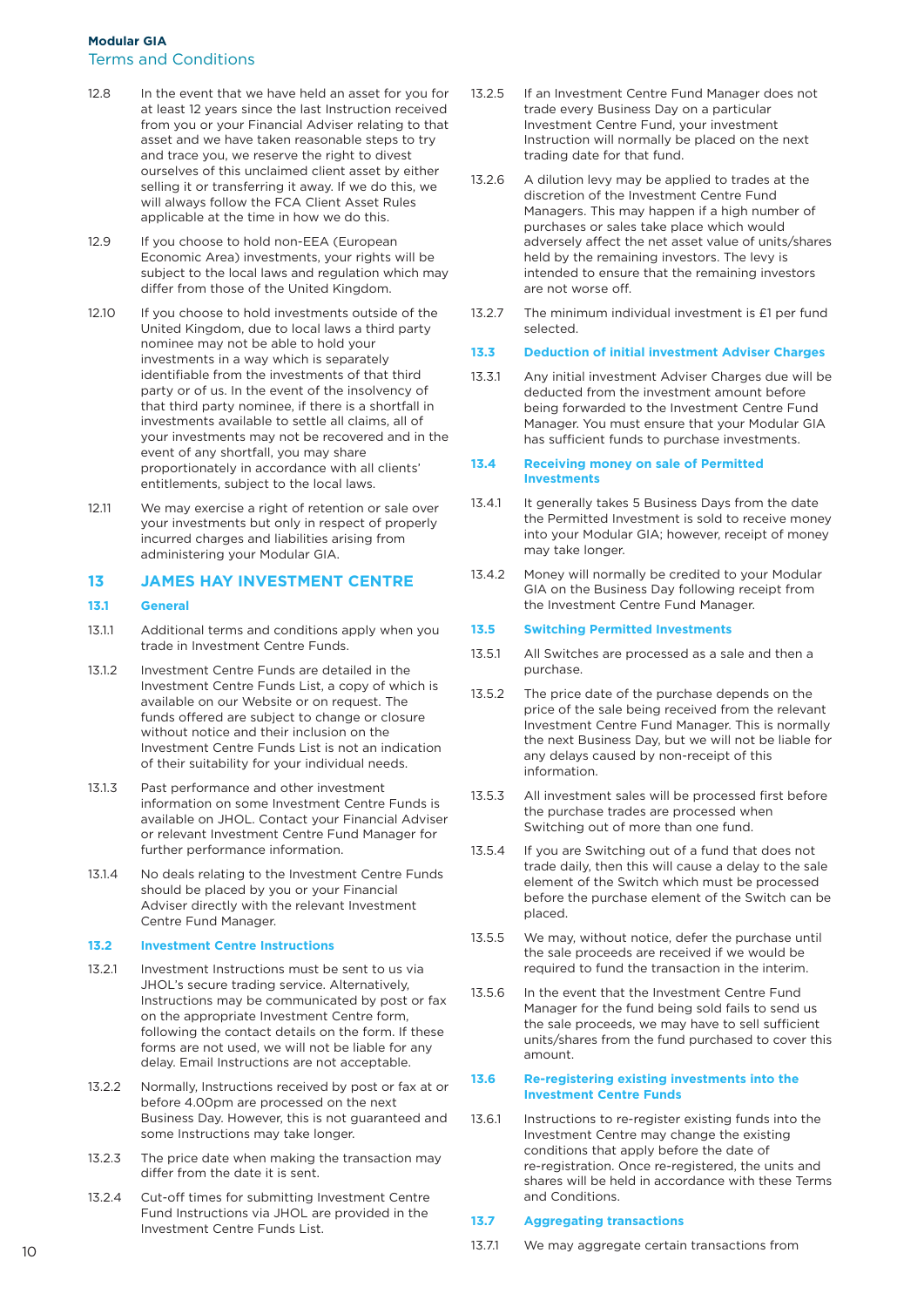multiple clients in a particular fund and place a deal with the relevant Investment Centre Fund Manager that represents the overall position.

#### **13.8 Rebates**

- 13.8.1 Rebates (if any) applicable to Investment Centre Fund Managers' charges are apportioned depending on each client's holding in the relevant fund on the date the Rebate is calculated by the Investment Centre Fund Manager. Please note that calculation methods may vary between Investment Centre Fund Managers.
- 13.8.2 Income tax applies to Rebates received in your Modular GIA. Rebates received on a pooled holding with the Investment Centre Fund Manager are credited to your Modular GIA after the deduction of basic rate income tax, as additional units or shares in the fund, or as cash (in certain circumstances and subject to regulations). You are personally liable for any additional income tax payable over and above the basic rate.

#### **13.9 Distributions**

- 13.9.1 Any distributions in respect of your holdings are credited to your Modular GIA once the money is received and reconciled. This normally takes 10 Business Days after receipt from the Investment Centre Fund Manager.
- 13.9.2 Scrip distributions are not permitted.

#### **13.10 Confirming transaction details to you**

13.10.1 We confirm completion of an investment Instruction on JHOL, to you or your Financial Adviser. JHOL will be updated after we receive correct contract notes from the Investment Centre Fund Manager following completion of an investment Instruction. JHOL will be updated with transaction details of regular purchases and sales.

#### **13.11 Suspension of funds**

13.11.1 Investment Centre Fund Managers may suspend dealing in Investment Centre Funds. We accept no liability for loss arising out of, or in connection with, Investment Centre Fund Managers suspending dealing on Investment Centre Funds.

#### **13.12 Mergers and closures**

- 13.12.1 We will not exercise any voting rights attaching to any Investment Centre Fund that is subject to merger or closure.
- 13.12.2 If an Investment Centre Fund is withdrawn from the Investment Centre Funds List at short notice, we may sell the former Investment Centre Fund and credit the proceeds to your Modular GIA. You or your Financial Adviser will be notified if that is the case and we will advise you or your Financial Adviser of the effect on your fund.

#### **13.13 Collection of investment income**

13.13.1 Interest, dividends and other investment income are credited to your Modular GIA.

#### **13.14 Voting rights and corporate actions**

13.14.1 We will not exercise any voting rights attaching to your investments, unless we have agreed this with you including the rate of charges that may apply for such a service.

#### **13.15 Transferring funds into and out of your Modular GIA**

13.15.1 If you ask us to transfer any of your investments to us from another Platform, or from your Modular

 GIA with us to another Platform, you may choose for the transfer to be carried out by way of a Unit Transfer, provided there are no circumstances outside of our control, or the control of the Transferring Platform or Receiving Platform (as the case may be), which would prevent a Unit Transfer. This is otherwise known as an "in-specie" transfer.

- 13.15.2 Where we receive an Instruction from you, or given on your behalf, to carry out a Unit Transfer of any investments, we may treat that Instruction as expressly providing us with your authority:
	- (1) if we are the Transferring Platform, to request the Available Fund Manager of each such investment (to the extent we are entitled to do so) to carry out any conversion of the relevant Units to Units in an Available Fund in the Receiving Platform, and to take any other reasonable steps to bring about that conversion; or
	- (2) if we are the Receiving Platform, to instruct the Transferring Platform to request the Available Fund Manager of each such investment (to the extent the Transferring Platform is entitled to do so) to carry out any conversion of the relevant Units to Units in an Available Fund in your Modular GIA with us, and to take any other reasonable steps to bring about that conversion, in each case, as required to enable a Unit Transfer of any such Investments.
- 13.15.3 Where we receive an Instruction from you, or given on your behalf, to convert Units in your investments into Units of a Discounted Unit Class, we are entitled to treat that Instruction as expressly providing us with your authority.

 Once a Unit Transfer of any investment has taken place, it may be possible for a conversion of Units in your existing investment to a Discounted Unit Class:

- (1) if we are the Transferring Platform, you will need to contact the Receiving Platform to determine their approach to Unit conversions of an investment to a Discounted Unit Class.
- (2) if we are the Receiving Platform, once the transfer of your investment has completed, we will let you know how to determine if a Discounted Unit Class is available to you. We will also let you know how to Instruct us to carry out a conversion of a Unit Class to a Discounted Unit Class.
- 13.15.4 An Instruction will be treated as given on your behalf where it is provided:
	- (1) by your Financial Adviser;
	- (2) if we are the Transferring Platform, by the Receiving Platform;
	- (3) if we are the Receiving Platform, by the Transferring Platform,

 unless, in any of these cases, we reasonably believe that person or entity does not have authority to provide the Instruction on your behalf.

#### **14 MODULAR GIA PANELS**

14.1 You may invest with a Provider. All Providers must be UK based, authorised and regulated by the FCA, agree to our terms of business and these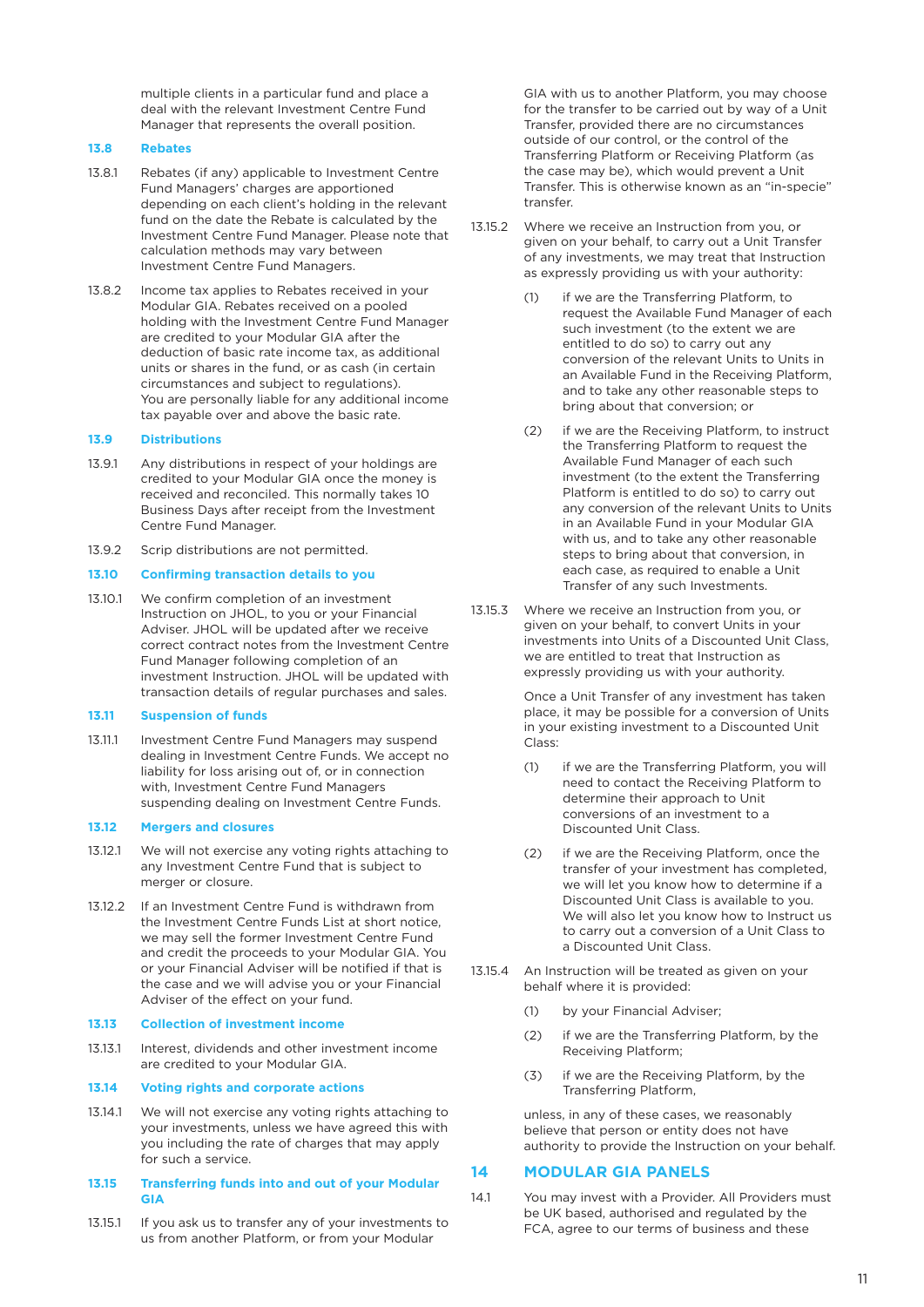Terms and Conditions and our operational requirements.

- 14.2 Before investing with a Provider you must agree to their terms and conditions. It is important to read those terms and conditions as they outline investment instruction deadlines, timescales and limits to and exclusions of liability. The Provider's terms and conditions do not form part of these Terms and Conditions.
- 14.3 Once you have opened an account with a Provider, you must deal with the Provider directly.
- 14.4 Once investment instructions have been given to a Provider they may not be withdrawn. Investment Instructions through a Provider will;
	- (1) not be placed unless there are sufficient cleared funds in your Modular GIA;
	- (2) be registered in the name of the Provider's nominee.
- 14.5 Settlement of investment instructions is carried out through your Modular GIA and your Provider will liaise with us accordingly. A Provider may refuse to place a trade if there are insufficient funds in your Modular GIA.
- 14.6 If a Provider is included on our Panel, this does not mean we endorse them. You and your Financial Adviser should satisfy yourselves about the financial security and suitability of any provider on our Panel before investing.

## **15 WHOLE OF MARKET MODULE**

#### **15.1 Appointing an off-Panel provider**

15.1.1 If you wish to appoint an Investment Manager or Stockbroker who is not on our Panel, you will need to agree the terms of business with the Investment Manager and/or Stockbroker, which do not form part of these Terms and Conditions. The Investment Manager and/or Stockbroker must be UK based, authorised and regulated by the FCA and agree to our terms of business and operational requirements.

#### **15.2 Whole of Market Investments**

- 15.2.1 You may invest in external investments with fund providers who are not on our Investment Centre and which are not specialist investments as set out below. These investments will be subject to the relevant provider's terms and conditions, which will not form part of these Terms and Conditions.
- 15.2.2 If a fund is available under our Investment Centre, you must buy it through our Investment Centre and you will not be permitted to purchase it via the whole of market module.
- 15.2.3 Please see the Permitted Investments List, a copy of which can be obtained from our Website or on request

## **16 SPECIALIST INVESTMENTS MODULE**

- 16.1 The following categories of specialist investments are available as additional investments (top ups) only. New investments (other than top ups) are not permitted into these types of investments:
- 16.1.1 Non-Mainstream Pooled Investments (as defined by the FCA) – see the Permitted Investments List for restrictions and requirements.
- 16.1.2 Shares in unquoted private companies both UK and overseas.
- 16.1.3 Second hand/traded endowment policies.
- 16.2 Any top up of a specialist investment is subject to our vetting procedures, these Terms and Conditions, and the Permitted Investments List, and acceptance is at our discretion. Where we exercise our discretion, we will give you reasonable notice of our decision. Please also note that our vetting procedures and acceptance does not mean that any specialist investment is suitable for your personal needs, and you and your Financial Adviser should satisfy yourselves of this, and of the financial stability of the investment.
- 16.3 The costs of any third parties whose services are required in vetting, buying, holding or selling a specialist investment will be borne by your Modular GIA.

## **17 CHARGES**

- 17.1 Section 1 of the Charges Schedule specifies the charges applicable to your Modular GIA. Further copies can be obtained from our Website or on request.
- 17.2 You agree to pay us, and permit us to deduct, our charges, expenses, any third party charges and costs (including any Adviser Charges), tax charges, levies and any other charges from your Modular GIA, as and when they become due.
- 17.3 We reserve the right to sell investments held within your Modular GIA to pay our charges, expenses, third party charges and costs, tax charges, levies, fees and/or other liabilities incurred in relation to your Modular GIA. Although we reserve this right, we are under no obligation to exercise it and it remains your responsibility to ensure that your Product Bank Account contains sufficient funds to pay our charges, expenses, third party charges and costs, tax charges, levies, fees and/or other liabilities incurred in relation to your Modular GIA.
- 17.4 Subject to our requirements and methods of payment as we may decide, you may pay charges personally instead of them being deducted from your Modular GIA.
- 17.5 You are, or if you die, your estate is, responsible for the payment of all charges (including Adviser Charges).
- 17.6 Additional charges determined on the date of payment, may apply if you Instruct us to make foreign currency electronic payments from your Modular GIA.
- 17.7 We may charge interest on late payment of our charges at 8% above the Bank of England base rate.
- 17.8 Annual fees or charges (including, but not limited to, whole of market and specialist investment module charges), taken in advance or arrears, will not be refunded in part or in full, if you stop using the service the charge relates to or if you close your Modular GIA at any point in the plan year.

## **18 KEEPING YOU INFORMED AND THIRD PARTY LITERATURE**

- 18.1 You or your Financial Adviser will be notified on completion of your Instructions.
- 18.2 Valuation reports will be provided on JHOL every 3 months from the date you opened your Modular GIA.
- 18.3 Where your Modular GIA contains funds that are managed by third parties, we rely on and report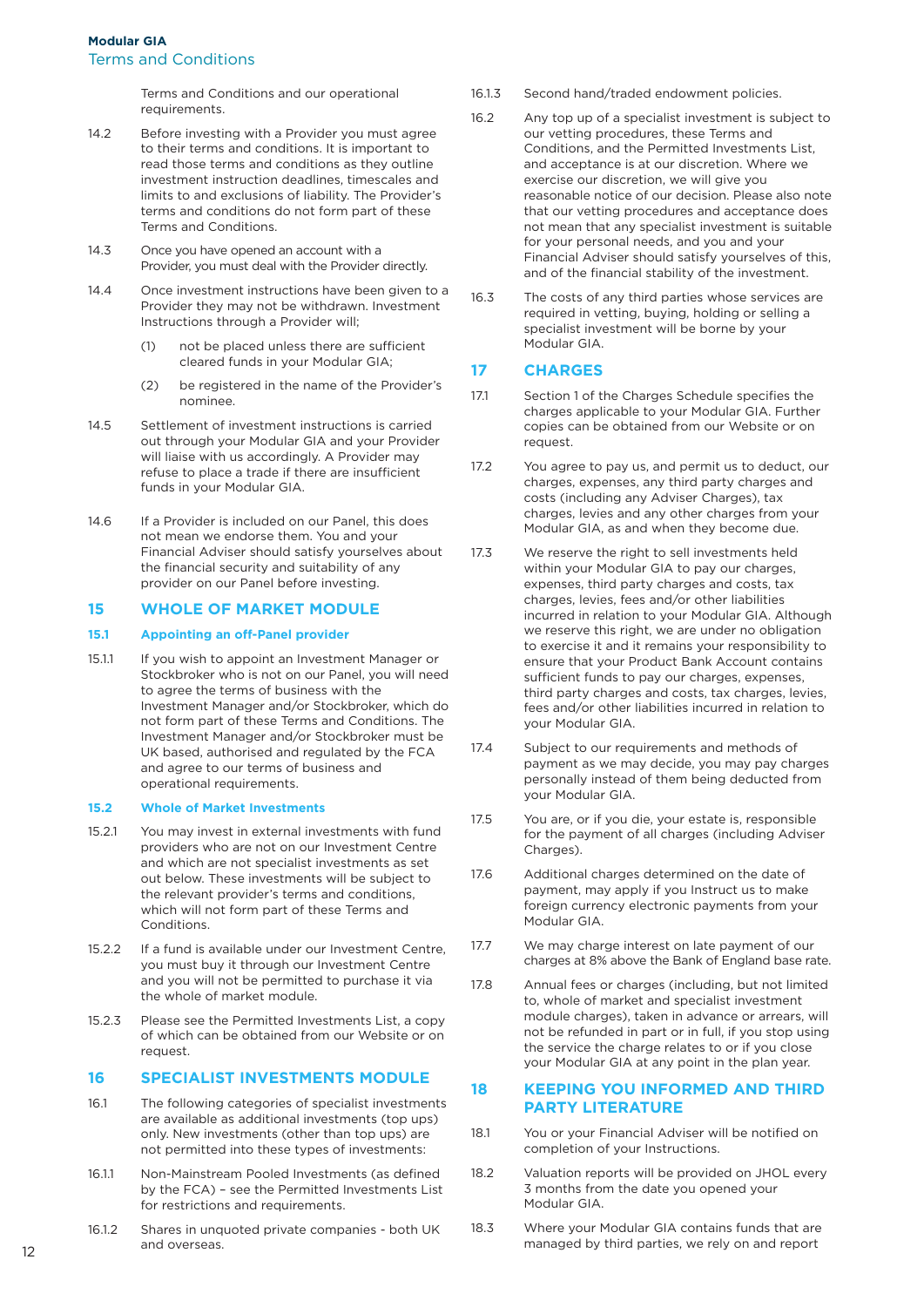information provided to us by those third parties. We accept no liability for errors or omissions that may occur in this third-party produced information, including where we have transmitted or incorporated it into our literature.

18.4 We make no express or implied representations as to the suitability of funds, or investments held on your behalf, including in the event that we pass on literature or information produced by or on behalf of the providers, issuers or managers of such investments whether in hard copy or through the internet. Any market news, prices or other data you obtain from JHOL is provided by us in good faith, but we cannot guarantee its accuracy or completeness or that it is up to date. No express or implied endorsement is made by us in relation to any of these items.

## **19 CLOSING YOUR MODULAR GIA**

#### **19.1 When you may close your Modular GIA**

19.1.1 You may close your Modular GIA on 30 Days, notice to us, in accordance with clause 8.2.

#### **19.2 When we may close your Modular GIA**

- 19.2.1 We may close your Modular GIA on 30 Days, notice to you, in accordance with clause 8.2 for any of the following valid reasons, if:
	- (1) we are required to close your Modular GIA by law, regulation, the FCA, HMRC or other government body;
	- (2) you materially breach these Terms and Conditions without remedying the material breach when requested to do so by us within a reasonable time. "Material breach" includes non-payment of any charges, levies, or taxes due, non-compliance with our procedures, not replacing your Stockbroker, Financial Adviser or Investment Manager where they are in material breach of our terms of business or operational requirements, or otherwise cease to be appropriately authorised and regulated to act as a Stockbroker, Financial Adviser or Investment Manager, or you provide us with false details or otherwise are acting or have acted fraudulently or contrary to any other laws or regulations;
	- (3) you are not or have ceased to be a Modular iSIPP Member.

#### **19.3 Requirements, charges and consequences when closing your Modular GIA**

- 19.3.1 In giving notice to close your Modular GIA under clause 19.1 or 19.2 (**Closure Notice**), the following applies:
	- (1) Instructions received by us (for example investment Instructions) before we receive, or provide you with, a Closure Notice, will be completed in accordance with these Terms and Conditions. Instructions submitted on the day or after a Closure Notice is received or issued will not be completed, unless it is an Instruction to transfer all money and investments held in your Modular GIA to another account in your name;
	- (2) money and/or investments will be transferred to an account in your name or to another Platform with whom you have opened an account in accordance with your Instructions less all charges, levies and any taxes due;
- (3) if no Instructions are received (within a reasonable period of time) to transfer all money and investments from your Modular GIA to another account in your name, or to another Platform with whom you have opened an account, we may sell your investments and hold the proceeds of sale in your Modular GIA until you Instruct us to transfer the contents of your Modular GIA to an account in your name. We shall not unreasonably exercise this right;
- (4) once all your money and investments in your Modular GIA have been transferred to an account in your name, or to another Platform with whom you have opened an account, your Modular GIA will be closed;
- (5) closure of your Modular GIA shall not affect any accrued rights or any outstanding obligations, including any requirements to pay all charges, levies or taxes due.

#### **20 YOUR MODULAR GIA ON DEATH**

- 20.1 If you die, existing Instructions will be suspended and future Instructions will not be completed, until we receive appropriate proof of death and title from the authorised personal representatives.
- 20.2 Once we have received satisfactory proof of title and Instructions from your authorised personal representatives, we will close your Modular GIA and transfer the money and investments in accordance with their Instructions.

## **21 RESPONSIBILITY FOR LOSS**

#### **21.1 Our responsibility**

21.1.1 We do not exclude or limit our liability to you for breach of statutory or regulatory obligations, negligence causing death or personal injury, fraud, or fraudulent misrepresentation.

## **21.2 Where we are not responsible**

- 21.2.1 We shall not be responsible or liable (and will not compensate you) for any loss, liability, cost, expense, fees or missed profit that you, your investments or your Modular GIA suffer:
	- (1) where you or your Financial Adviser (or other third party) has sent an Instruction or other request to us which is not received by us, in accordance with these Terms and Conditions;
	- (2) where we have relied and/or acted on any Instruction or other request within a reasonable time of receiving that Instruction or other request;
	- (3) where a third party such as your Financial Adviser is responsible for giving an Instruction or other request, or carrying out your Instruction or other request and fails, wholly or in part, to carry out your Instruction or other request within a reasonable period of time, or provides an unclear Instruction or other request which is not clarified to us within a reasonable period of time;
	- (4) as a result of us fairly exercising our discretion to refuse to carry out your Instructions or other request in accordance with these Terms and Conditions, including where we exercise our discretion not to carry out an investment Instruction in accordance with these Terms and Conditions;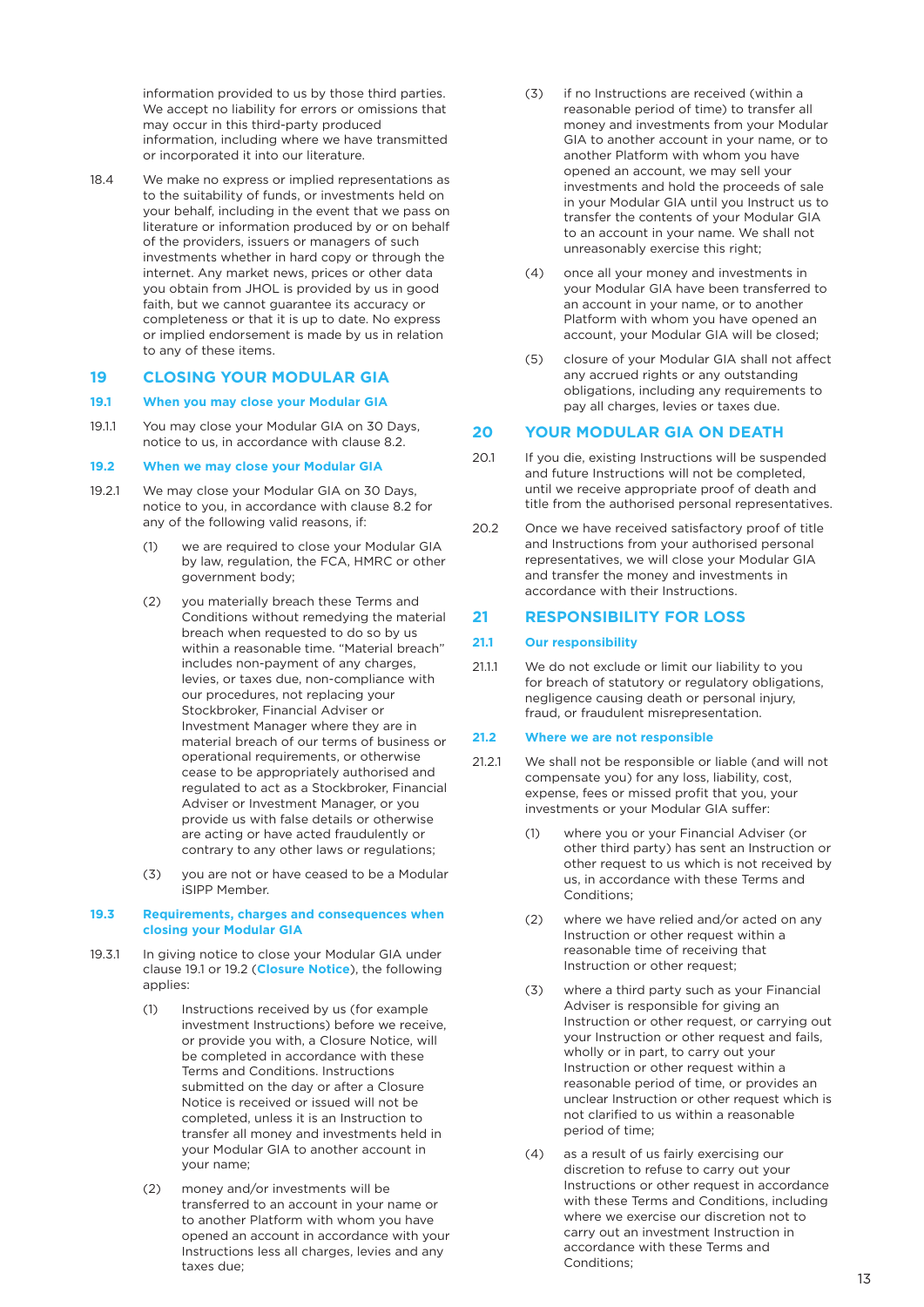- (5) where we have acted (or not acted) in good faith on an Instruction or other request given by you, or which we reasonably believe to have been given by you, your Financial Adviser or appointed third party;
- (6) arising from or in connection with your, your Financial Adviser's or other third party's actions or omissions relating to the choice, purchase, retention, Switching or sale of any investments;
- (7) where a Financial Adviser, Investment Manager or Stockbroker, or other third party you have appointed has caused the loss;
- (8) where we have sold an investment to minimise further costs or liabilities;
- (9) arising from or in connection with the actions, omissions, delays or defaults of any bank, third party nominee, custodian or institution with which you (or your appointed third party), we or an Investment Manager or Stockbroker deposit money or investments;
- (10) where we have deducted any sum from your Modular GIA to cover taxes, levies or charges due to us, HMRC or other third parties;
- (11) arising out of or in connection with the performance of investments of any nature;
- (12) where our delay or failure to provide our services under these Terms and Conditions is caused by events, circumstances or causes beyond our reasonable control, including any failure, breakdown or malfunction of any telecommunications, computer systems (including JHOL), equipment, banking services, utility provider; or any delays or failures arising out of, or in connection with, any industrial disputes/actions, or abnormal weather conditions;
- (13) for any loss caused due to any error, inaccuracy and/or omission in the content of any Costs and Charges Disclosure Documents, as the content of such Costs and Charges Disclosure Documents for particular funds is supplied to us by the applicable fund manager.

#### **21.3 Your responsibility to us**

21.3.1 You are personally responsible and liable to pay all charges due and shall reimburse us for any loss which is reasonable and could have been foreseen that we would suffer as a result of you doing or failing to do something in relation to your Modular GIA and us performing our services and duties in relation to your Modular GIA (except to the extent that we are responsible under clause 21.1.1), even if you close your Modular GIA. Without limiting the overall effect of this clause, this will include any tax charges and liabilities and any requirements to complete and file applicable tax returns. This provision shall remain in force even if your Modular GIA is closed.

## **22 OTHER IMPORTANT TERMS**

## **22.1 Client status**

22.1.1 We categorise you as a 'Retail Client' as defined

 by FCA Rules. You can request an alternative categorisation, subject to our agreement. An alternative categorisation may reduce or limit the protection available to you.

## **22.2 Conflict of interest**

22.2.1 We have procedures and controls designed to deal with and manage actual or potential conflicts. Our Conflicts of Interest Policy is available on our Website or on request.

## **22.3 Complaints**

- 22.3.1 Complaints should be addressed to: The Complaints Manager, James Hay Partnership, Dunn's House, St. Paul's Road, Salisbury, Wiltshire SP2 7BF. Alternatively, you can call us on 03455 212 414. For further details, please see 'A Guide to our Complaint Procedure' leaflet, a copy of which can be obtained from our Website or on request.
- 22.3.2 If you are not satisfied with the outcome of your complaint, you may refer it to the Financial Ombudsman Service, Exchange Tower, London E14 9SR.

Email: complaint.info@financial-ombudsman.org.uk.

Website: www.financial-ombudsman.org.uk.

This will not affect your right to take legal action.

## **22.4 Delay**

22.4.1 If you or we breach these Terms and Conditions and delay or otherwise take no action, both we and you are still entitled to enforce any rights or remedies in respect of that breach and any subsequent breach.

#### **22.5 Exclusion of third party rights**

22.5.1 Other than the IFG Group Companies, a person who is not a party to these Terms and Conditions shall not have any rights under these Terms and Conditions including any rights under the Contracts (Rights of Third Parties) Act 1999 to enforce these Terms and Conditions.

#### **22.6 Financial Services Compensation Scheme**

- 22.6.1 Your Modular GIA is covered by the Financial Services Compensation Scheme ('FSCS'). The FSCS is the United Kingdom's compensation fund for customers of authorised financial services firms. The FSCS may be able to pay compensation if a firm is unable, or is likely to be unable, to pay claims against it. Further information is available at www.fscs.org.uk.
- 22.6.2 For further details on how we will hold any money and/or investments and how the protections under the UK regulations will apply, please read the document called 'How your Money and Investments are held within James Hay Partnership Products', a copy of which can be obtained from our Website or on request.

#### **22.7 Invalid, unlawful or unenforceable terms**

22.7.1 If any provision or part-provision of these Terms and Conditions is or becomes invalid, unlawful or unenforceable, it shall be deemed modified to the minimum extent necessary to make it valid, lawful and enforceable. If such modification is not possible, the relevant provision or part-provision shall be deemed deleted. Any modification to or deletion of a provision or part-provision under this clause shall not affect the validity and